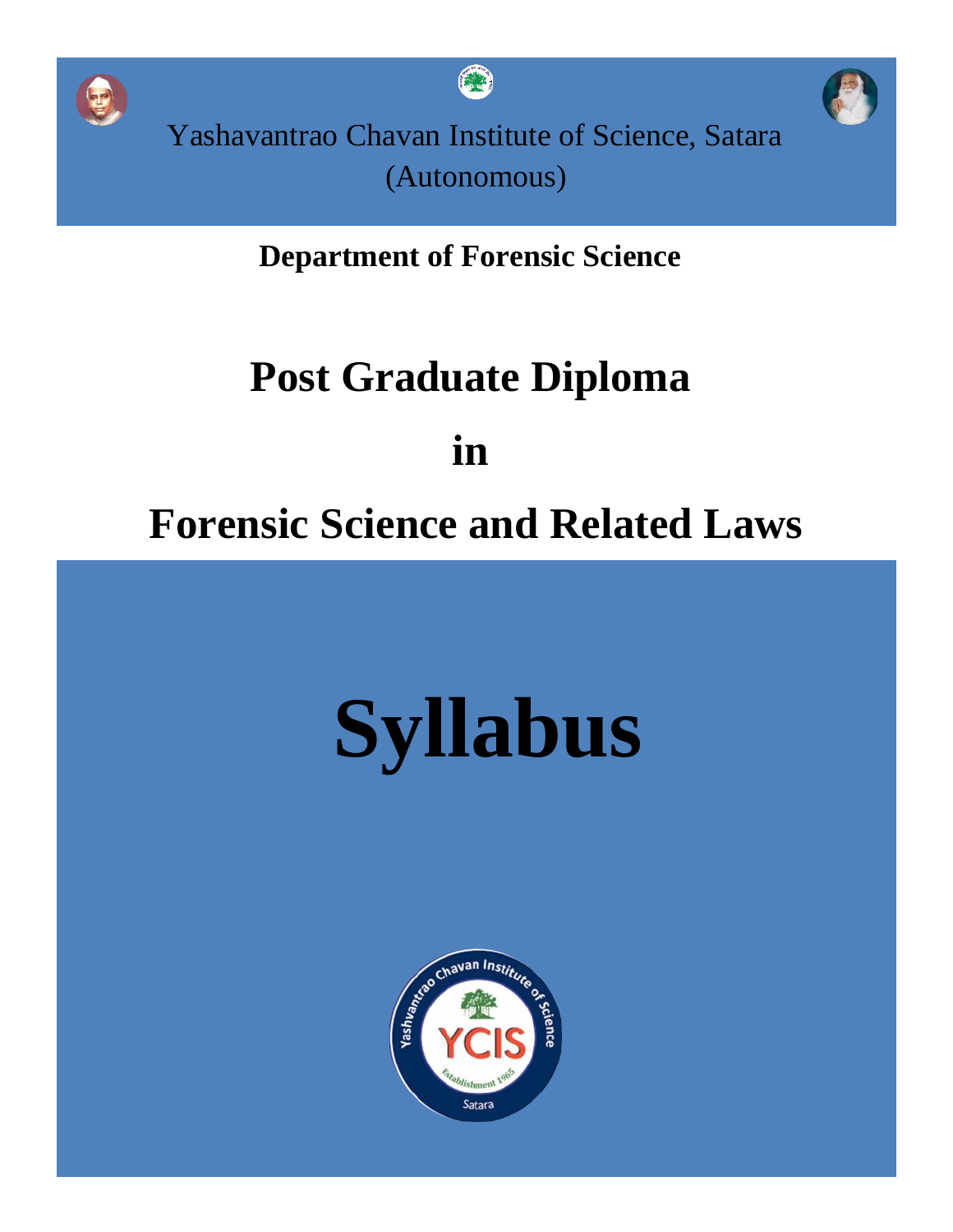## **Syllabus for Post Graduate Diploma in Forensic Science and Related Laws**

| 1. Title of the Course    | : Post Graduate Diploma in Forensic Science and<br><b>Related Laws</b>                                                                                                                                                                                                                                                                                                                                                           |
|---------------------------|----------------------------------------------------------------------------------------------------------------------------------------------------------------------------------------------------------------------------------------------------------------------------------------------------------------------------------------------------------------------------------------------------------------------------------|
| 2. Eligibility            | : The candidate who has passed Bachelor Degree from any<br>with Subjects like Physics / Chemistry / Botany/ Zoology /<br>Microbiology / Biotechnology / Forensic Science / Biochemistry<br>/ Pharmacy / Environmental Science / Human Biology / Human<br>Anthropology / Psychology / Law as one of the subjects.<br>Possessing Degree in Medical Sciences such as MBBS, BAMS,<br>BHMS, BDS. [Minimum required marks $55\%$ (B+)] |
| 3. Duration of the Course | : One Year (Full Time)                                                                                                                                                                                                                                                                                                                                                                                                           |
| 4. Fee Structure          | : As Per the University Circulars                                                                                                                                                                                                                                                                                                                                                                                                |
| 5. Intake Capacity        | $: 20$ (Twenty)                                                                                                                                                                                                                                                                                                                                                                                                                  |
| 6. Teacher Qualifications | : As per the U.G.C./ State Government Norms                                                                                                                                                                                                                                                                                                                                                                                      |
| 7. Standard of Passing    | : As per the rules and regulations of an autonomous institute.                                                                                                                                                                                                                                                                                                                                                                   |
| 8. Medium of Instruction  | : English                                                                                                                                                                                                                                                                                                                                                                                                                        |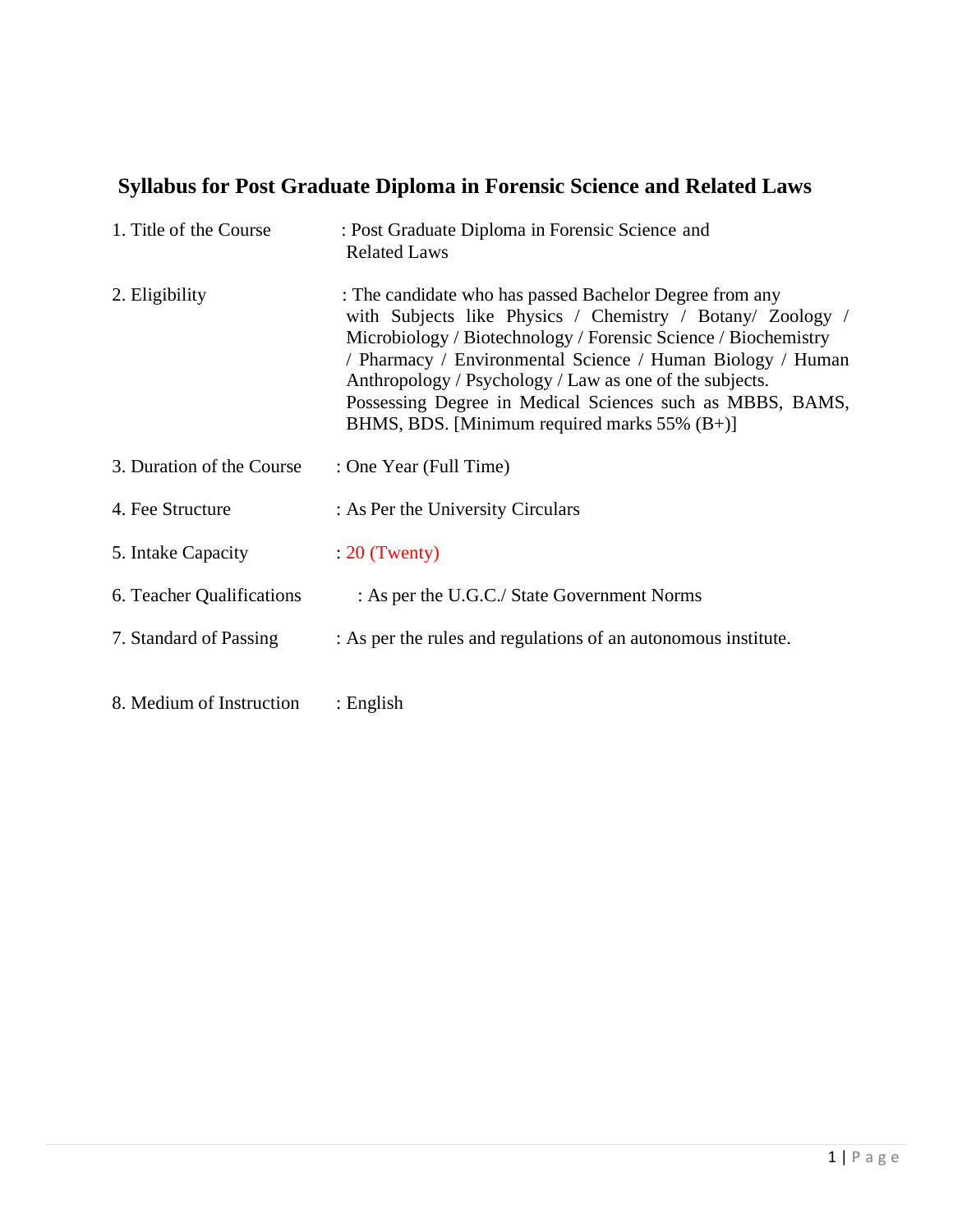#### **Post Graduate Diploma in Forensic Science and Related Laws**

#### **Scheme of Examination**

#### **Semester I**

| Paper        | <b>Title of Paper</b>                         | <b>Maximum</b><br><b>Marks</b> | <b>Internal</b><br><b>Assessment</b> | <b>External</b><br><b>Assessment</b> | <b>Lectures</b><br>$(1$ Hour<br>Duration) | <b>Paper Code</b> |
|--------------|-----------------------------------------------|--------------------------------|--------------------------------------|--------------------------------------|-------------------------------------------|-------------------|
| I            | Fundamentals of<br>Forensic Science I         | 100                            | 40                                   | 60                                   | 60                                        | PGDFST 101        |
| $\mathbf{I}$ | <b>Imperatives of Forensic</b><br>Divisions-I | 100                            | 40                                   | 60                                   | 60                                        | PGDFST 102        |
| III          | Criminology and Law I                         | 100                            | 40                                   | 60                                   | 60                                        | PGDFST 103        |
| IV           | LAB I                                         | 100                            | 40                                   | 60                                   | 60                                        | PGDFSP 104        |
| V            | LAB II                                        | 100                            | 40                                   | 60                                   | 60                                        | PGDFSP 105        |
| VI           | <b>LAB III</b>                                | 100                            | 40                                   | 60                                   | 60                                        | PGDFSP 106        |
|              | <b>Grand Total</b>                            | 600                            |                                      |                                      | 360                                       |                   |

#### **Semester II**

| <b>Paper</b> | <b>Title of Paper</b>                          | <b>Maximum</b> | <b>Internal</b> | <b>External</b><br><b>Marks Assessment Assessment</b> | <b>Lectures</b><br>$(1$ Hour<br>Duration) | <b>Paper Code</b>     |
|--------------|------------------------------------------------|----------------|-----------------|-------------------------------------------------------|-------------------------------------------|-----------------------|
| I            | <b>Fundamentals of Forensic</b><br>Science II  | 100            | 40              | 60                                                    | 60                                        | PGDFST 201            |
| $\mathbf{I}$ | <b>Imperatives of Forensic</b><br>Divisions-II | 100            | 40              | 60                                                    | 60                                        | PGDFST 202            |
| III          | Criminology and Law II                         | 100            | 40              | 60                                                    | 60                                        | PGDFST <sub>203</sub> |
| IV           | <b>LAB IV</b>                                  | 100            | 40              | 60                                                    | 60                                        | PGDFSP 204            |
| V            | LAB <sub>V</sub>                               | 100            | 40              | 60                                                    | 60                                        | PGDFSP 205            |
| VI           | LAB VI                                         | 100            | 40              | 60                                                    | 60                                        | PGDFSP 206            |
|              | <b>Grand Total</b>                             | 600            |                 |                                                       | 360                                       |                       |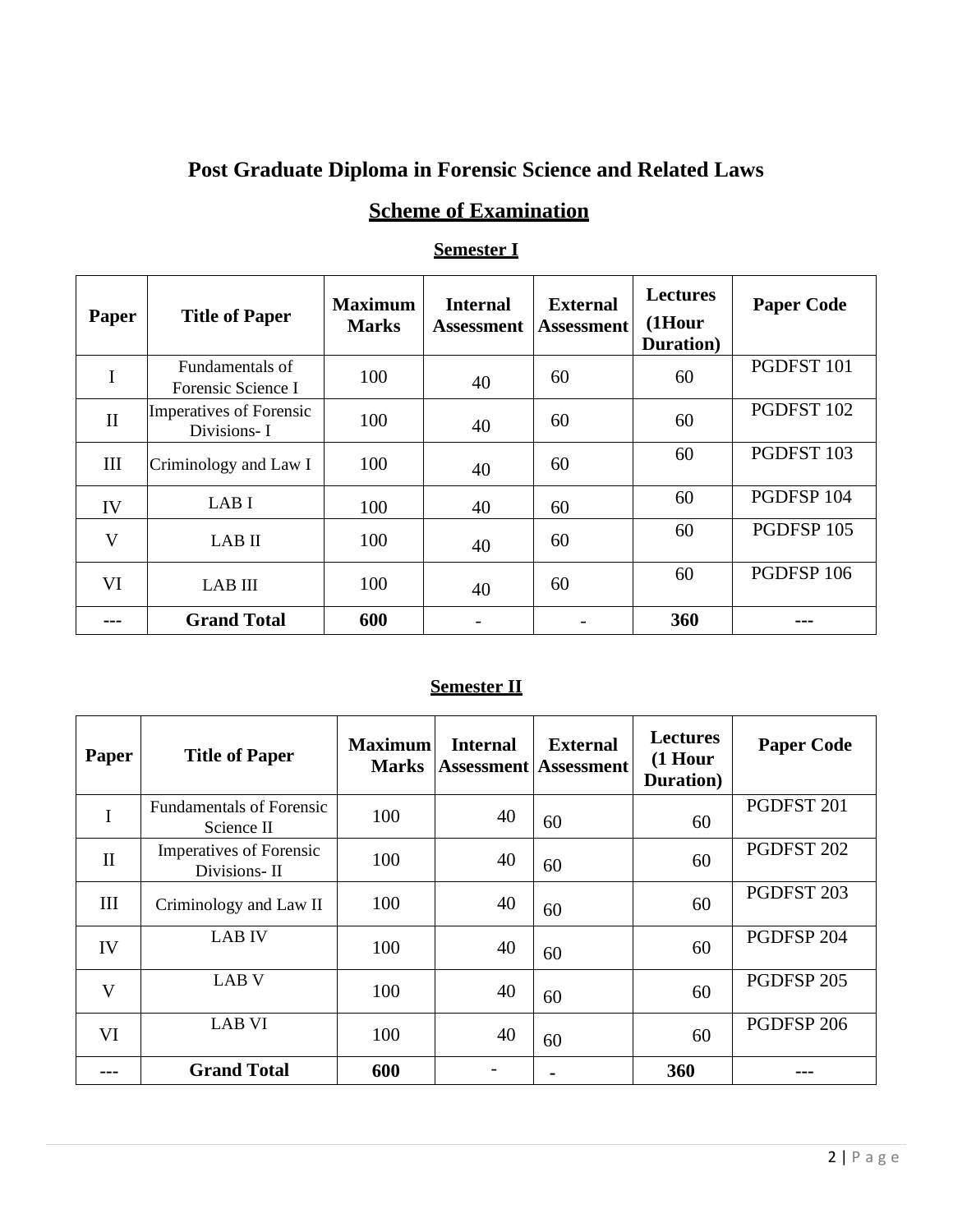\*Minimum 40% passing is required in Internal Assessment and External assessment for a student to be declared pass.

#### **P. G. Diploma in Forensic Science and Related Laws**

#### **Scheme of Assessment**

#### **Theory**

| <b>Assessment</b><br><b>Type</b> | <b>Allocation of</b><br><b>Marks</b> |          | <b>Total</b><br><b>Marks</b> |
|----------------------------------|--------------------------------------|----------|------------------------------|
| Internal                         | 1. Online Test of each subject (2)   | 20 Marks |                              |
| Assessment                       | 2. Offline test of each subject (1)  | 10 Marks | 40 Marks                     |
|                                  | $\mathcal{R}$<br>Tutorial            | 10 Marks |                              |
|                                  | <b>Question Paper Pattern -</b>      |          |                              |
|                                  | 1. One Sentence Questions            | 10 Marks |                              |
| Semester End                     | 2. Short Answer Questions            | 20 Marks |                              |
| Examination                      | 3. Long Answer Questions             | 30 Marks | 60 Marks                     |
|                                  |                                      |          |                              |
|                                  |                                      | Total    | 100 Marks                    |

#### **Practical**

|                  | <b>Allocation of Marks</b>                                          |          | <b>Total</b><br><b>Marks</b> |
|------------------|---------------------------------------------------------------------|----------|------------------------------|
|                  | Practical Course 1 <sup>st</sup> and 2 <sup>nd</sup> Paper Pattern- |          |                              |
|                  | 1. Minor Experiment                                                 | 25 Marks |                              |
| 2.               | Major Experiment                                                    | 35 Marks | 100 Marks                    |
| 3.               | <b>Practical Journal</b>                                            | 10 Marks |                              |
| $\overline{4}$ . | Viva                                                                | 10 Marks |                              |
| 5.               | Day to day performance                                              | 10 Marks |                              |
| 6.               | Case study                                                          | 10 Marks |                              |
|                  | Practical Course 3 <sup>rd</sup> Paper Pattern-                     |          |                              |
| 1.               | Seminar presentation                                                | 10 Marks |                              |
| $2^{\circ}$      | Book review                                                         | 10 Marks |                              |
| 3.               | Open book test                                                      | 10 Marks |                              |
| $\mathbf{4}$     | Field visit                                                         | 10 Marks | 100 Marks                    |
| 5.               | Project Sem I                                                       | 30 Marks |                              |
|                  | (Introduction, Literature review, Progress report)                  |          |                              |
|                  | Project Sem II                                                      |          |                              |
|                  | (Materials and Methods, Observations, Result)                       |          |                              |
| 6.               | Viva                                                                | 10 Marks |                              |
| 7.               | <b>Research Training Programme</b>                                  | 20 Marks |                              |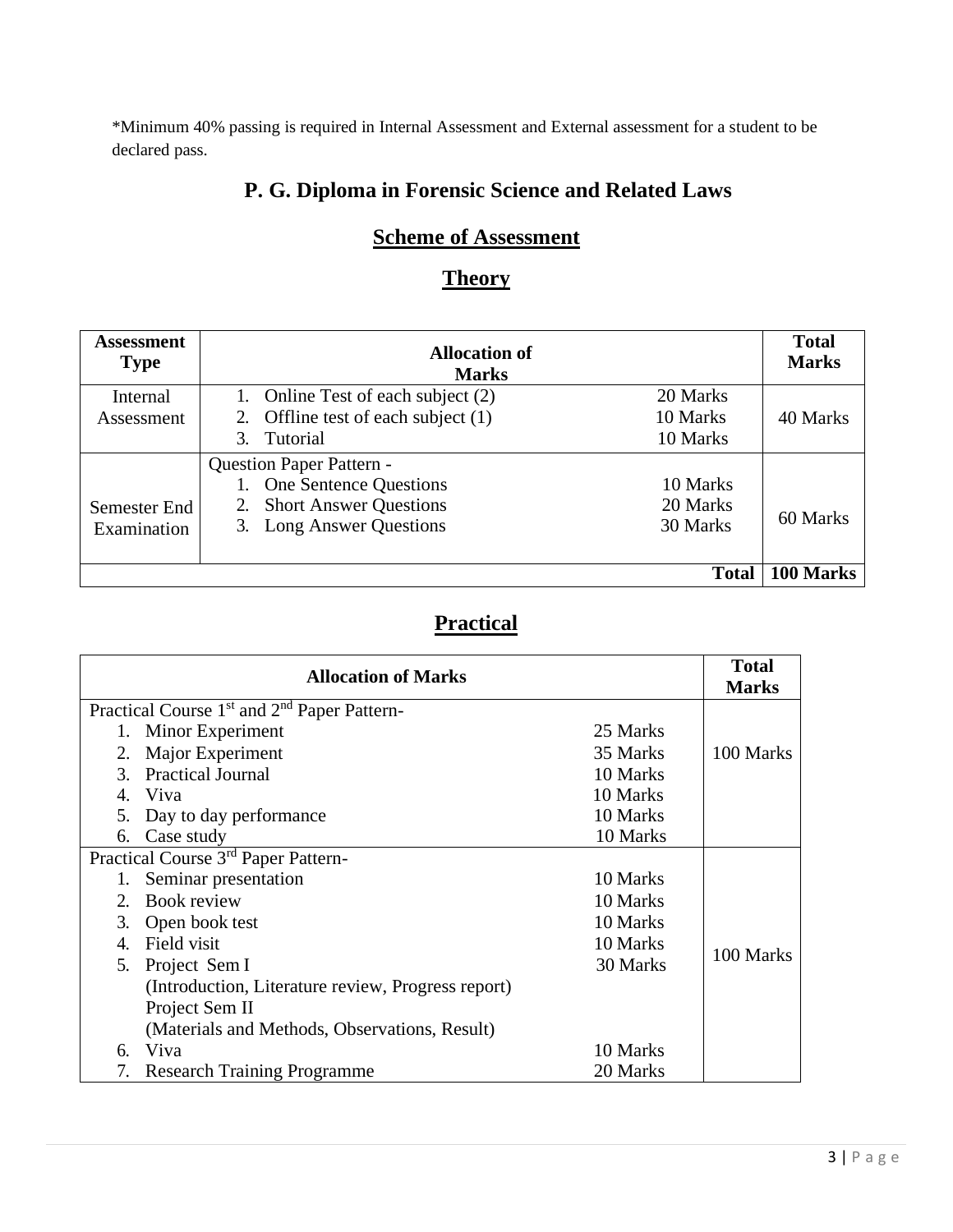# **P. G. Diploma in Forensic Science and Related Laws Credits**

#### **Semester I**

| <b>Class</b>          |                                            | <b>Class Room Instruction Face to Face</b> |                                                                                      |             |           |           |             | 15 Hours = $1$ Credit (T)<br>30 Hours = $1$ Credit (P) |                |                |          |  |     |  |  |                      |
|-----------------------|--------------------------------------------|--------------------------------------------|--------------------------------------------------------------------------------------|-------------|-----------|-----------|-------------|--------------------------------------------------------|----------------|----------------|----------|--|-----|--|--|----------------------|
| P.G.D.<br><b>F.S.</b> | <b>Title</b>                               |                                            | <b>Semester</b><br><b>Per Week</b><br><b>Credits</b><br>(Per<br>Semester)<br>(Hours) |             |           |           |             |                                                        |                |                | 15 Weeks |  | Per |  |  | <b>Total Credits</b> |
| & R.L.<br>Sem I       |                                            | T<br>(60)<br>Min)                          | ${\bf P}$<br>(60)<br>Min)                                                            | $\mathbf T$ | ${\bf P}$ | ${\bf T}$ | $\mathbf P$ | ${\bf T}$                                              | ${\bf P}$      |                |          |  |     |  |  |                      |
| <b>PGDFST</b><br>101  | Fundamentals of<br>Forensic Science I      | $\overline{4}$                             |                                                                                      | 60          |           | 60        |             | $\overline{4}$                                         |                | $\overline{4}$ |          |  |     |  |  |                      |
| <b>PGDFST</b><br>102  | Imperatives of<br>Forensic Divisions-<br>I | $\overline{4}$                             |                                                                                      | 60          |           | 60        |             | $\overline{4}$                                         |                | $\overline{4}$ |          |  |     |  |  |                      |
| <b>PGDFST</b><br>103  | Criminology and<br>Law I                   | $\overline{4}$                             |                                                                                      | 60          |           | 60        |             | $\overline{4}$                                         |                | $\overline{4}$ |          |  |     |  |  |                      |
| <b>PGDFSP</b><br>104  | LAB I                                      |                                            | $\overline{4}$                                                                       |             | 60        |           | 60          |                                                        | $\overline{2}$ | $\overline{2}$ |          |  |     |  |  |                      |
| PGDFSP <sub>105</sub> | LAB II                                     |                                            | $\overline{4}$                                                                       |             | 60        |           | 60          |                                                        | 2              | $\overline{2}$ |          |  |     |  |  |                      |
| <b>PGDFSP 106</b>     | <b>LAB III</b>                             |                                            | $\overline{4}$                                                                       |             | 60        |           | 60          |                                                        | $\overline{2}$ | $\overline{2}$ |          |  |     |  |  |                      |
| <b>Total</b>          |                                            | 12                                         | 12                                                                                   | 180         | 180       | 180       | 180         | 12                                                     | 06             | 18             |          |  |     |  |  |                      |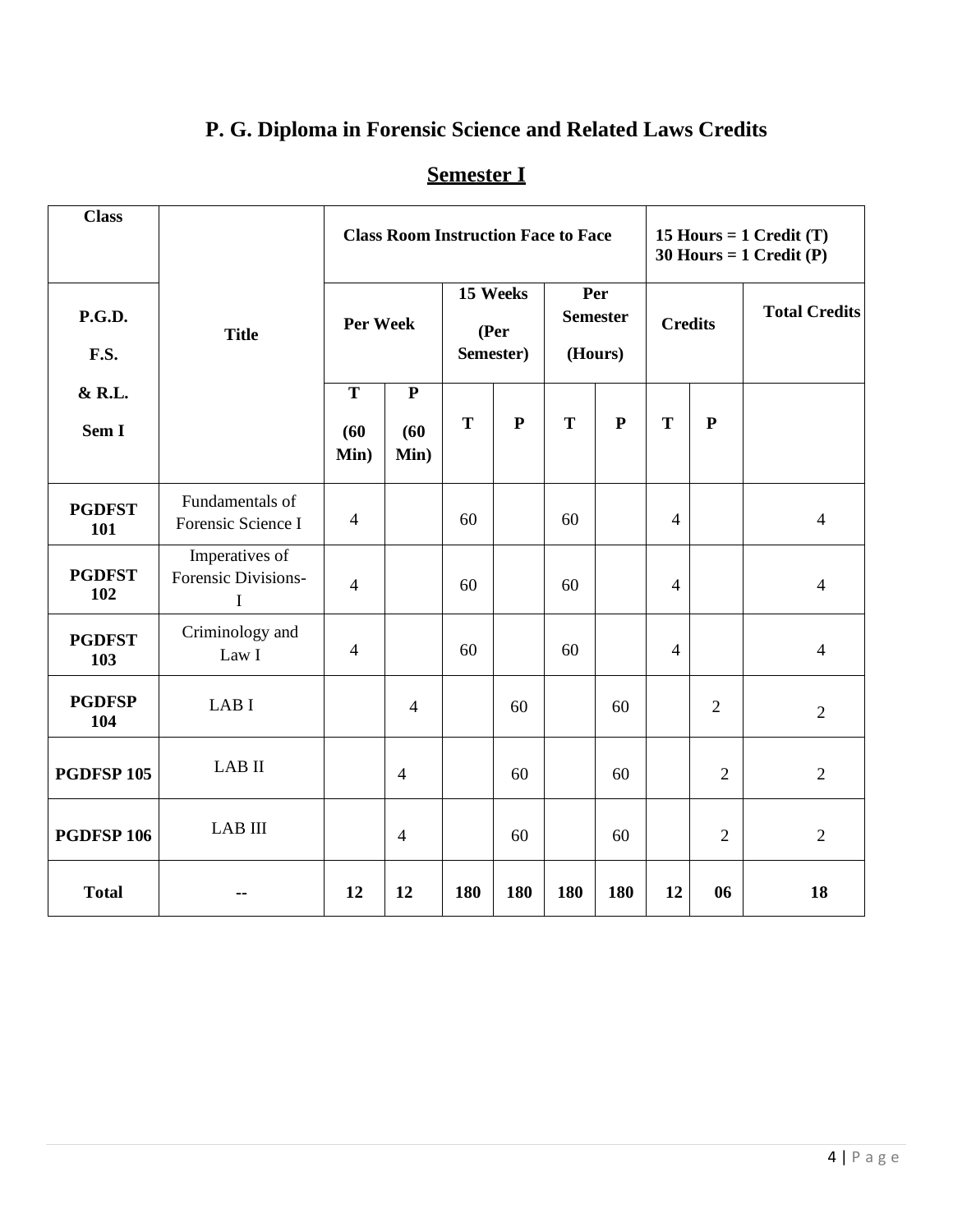# **P. G. Diploma in Forensic Science and Related Laws**

## **Semester I- Theory**

| Course<br>Code       | <b>Title</b>                                                                                                                                                                                                                                                                                                                                                                                                                                                                                   | <b>Credits</b>          |  |  |  |  |
|----------------------|------------------------------------------------------------------------------------------------------------------------------------------------------------------------------------------------------------------------------------------------------------------------------------------------------------------------------------------------------------------------------------------------------------------------------------------------------------------------------------------------|-------------------------|--|--|--|--|
| <b>PGDFST</b><br>101 | <b>Fundamentals of Forensic Science-I</b>                                                                                                                                                                                                                                                                                                                                                                                                                                                      | $\overline{\mathbf{4}}$ |  |  |  |  |
| Science.             | <b>LEARNING OBJECTIVES:</b><br>1. The students will be able to understand the History, Development, and Fundamentals of Forensic                                                                                                                                                                                                                                                                                                                                                               |                         |  |  |  |  |
|                      | 2. The students will be able to understand <b>Domains in Forensic Science</b><br>3. The students will be able to understand the Crime Scene Management and Investigation<br>4. The students will be able to understand the <b>Forensic investigation in case of homicide, suicide, etc.</b>                                                                                                                                                                                                    |                         |  |  |  |  |
| Unit No.             | <b>Contents of Unit</b>                                                                                                                                                                                                                                                                                                                                                                                                                                                                        | Lectures                |  |  |  |  |
| Unit I               | History, Development, and Introduction to Forensic Science<br>Definition and Nature of Forensic Science, Need, Scope, Principles, and<br>laws of forensic science Global development of Forensic Science, Sir Arthur<br>Conon Doyle and other important contributors, Development of Forensic<br>Science in India, Hierarchy of Forensic Science Laboratories, Case studies.                                                                                                                   | $15$ hrs                |  |  |  |  |
| Unit II              | <b>Domains in Forensic Science</b><br>Introduction and working of - Physics division, Biology, and Serology<br>division, Fingerprint and Question document division, Chemistry and<br>Narcotics division, Toxicology Division, Tape authentication, and<br>speaker identification division, Ballistics division, Digital, and Cyber<br>division, Forensic Psychology division, Voice identification.                                                                                           | $15$ hrs                |  |  |  |  |
| <b>Unit III</b>      | <b>Crime Scene Management</b><br>Crime scene: - Importance, problems, location, nature of the scene, Types of<br>the crime scene,<br>Physical Evidence: Definition, Importance, Utility and sources, Types of<br>physical evidence (physical, chemical, biological and digital), CSI & CSM:<br>First officer, Primary survey, Crime scene security<br>Documentation: Photography, videography, note-making, and sketching,<br>Searching: General and advance searching, evidential photography | $15$ hrs                |  |  |  |  |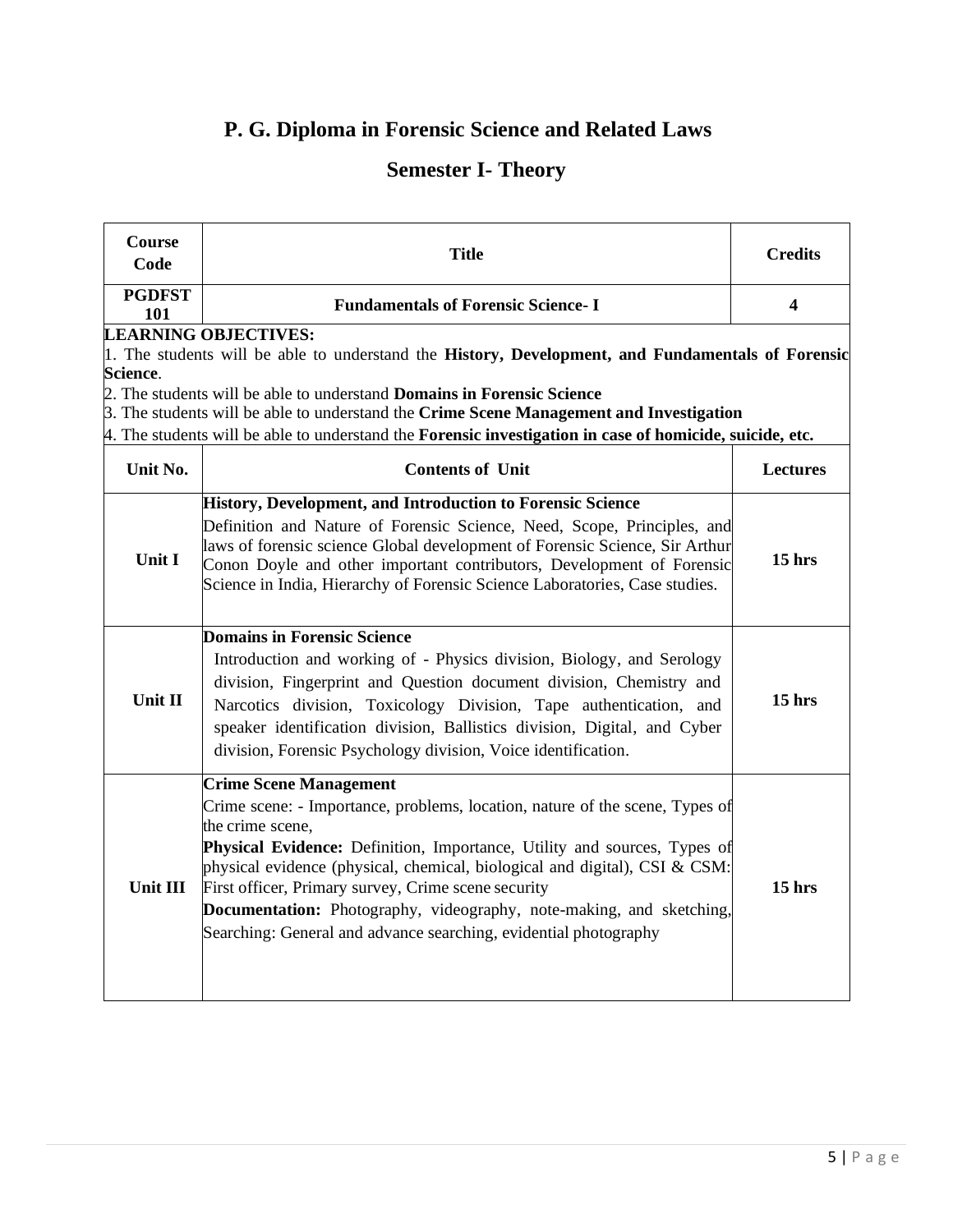| <b>Unit IV</b>      | Crime scene investigation of different cases<br>The forensic investigation in case of homicide, suicide, accidental and<br>negligence death, road and vehicular accidents, rape and sexual assault,<br>white-collar crime, phishing, cyber stalking, email-bombing, data theft,<br>identity theft, online frauds, forgery (Question document), firing cases, fire,<br>and arson cases. | 15 <sub>hrs</sub> |
|---------------------|----------------------------------------------------------------------------------------------------------------------------------------------------------------------------------------------------------------------------------------------------------------------------------------------------------------------------------------------------------------------------------------|-------------------|
| Learning outcomes – |                                                                                                                                                                                                                                                                                                                                                                                        |                   |
|                     | 1. Students will acquire knowledge about History, Development in Forensic Science                                                                                                                                                                                                                                                                                                      |                   |
|                     | 2. Students will learn about the different domains in Forensic Science                                                                                                                                                                                                                                                                                                                 |                   |
|                     | 3. Students will be able to develop their skills in Crime Scene Management                                                                                                                                                                                                                                                                                                             |                   |
|                     | 4. Students will learn about Forensic Investigation in Homicide, Suicide, Vehicular accidents, and                                                                                                                                                                                                                                                                                     | Sexual            |
|                     | Assault and Rape Case, etc.                                                                                                                                                                                                                                                                                                                                                            |                   |
|                     |                                                                                                                                                                                                                                                                                                                                                                                        |                   |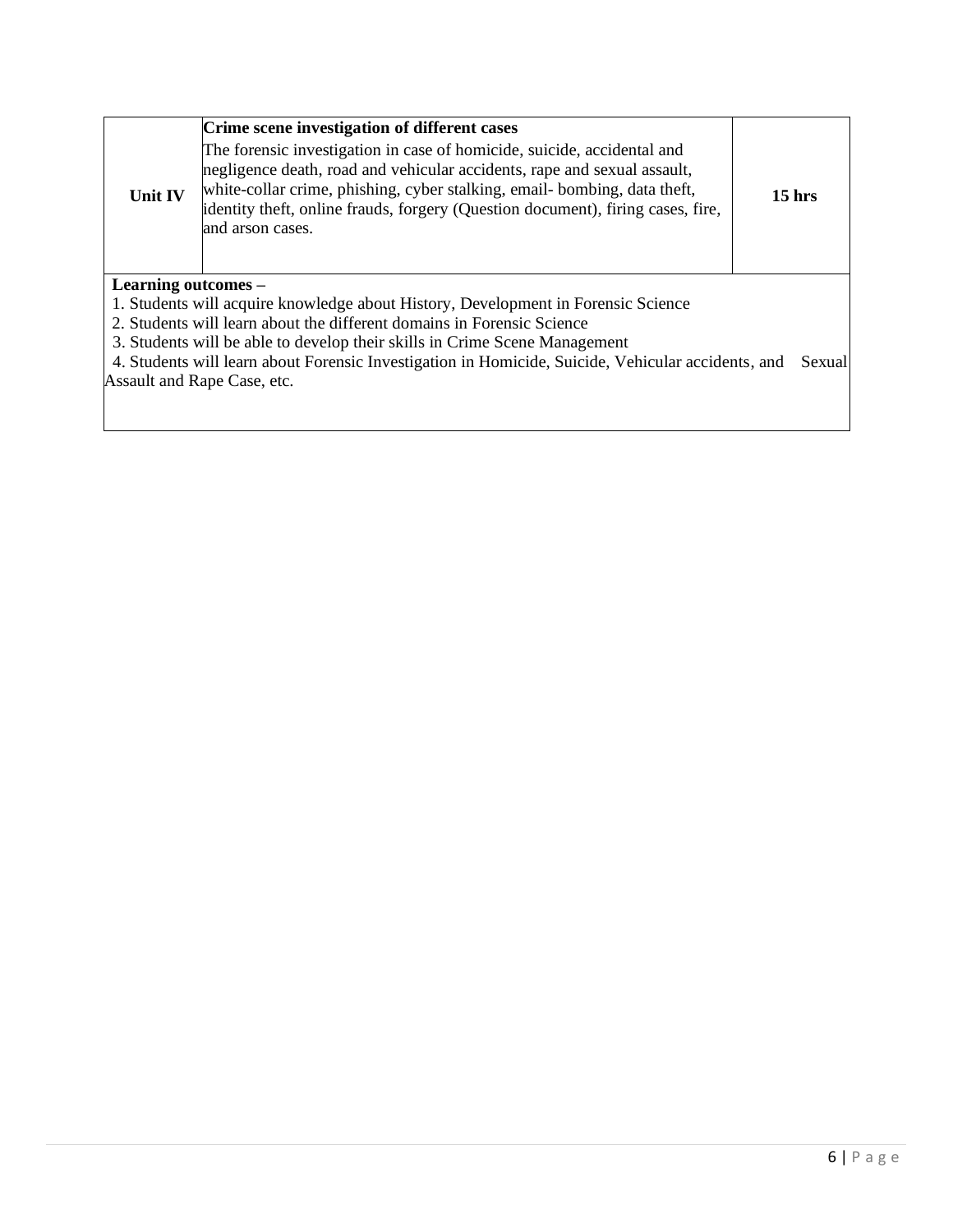| <b>Course Code</b>                                                                                                                                                                                                                                                                                                                                               | <b>Title</b>                                                                                                                                                                                                                                                                                                                                                                                                                                                                                                                                                                                                                              | <b>Credits</b> |  |  |
|------------------------------------------------------------------------------------------------------------------------------------------------------------------------------------------------------------------------------------------------------------------------------------------------------------------------------------------------------------------|-------------------------------------------------------------------------------------------------------------------------------------------------------------------------------------------------------------------------------------------------------------------------------------------------------------------------------------------------------------------------------------------------------------------------------------------------------------------------------------------------------------------------------------------------------------------------------------------------------------------------------------------|----------------|--|--|
| <b>PGDFST 102</b>                                                                                                                                                                                                                                                                                                                                                | <b>Imperatives of Forensic Divisions-I</b>                                                                                                                                                                                                                                                                                                                                                                                                                                                                                                                                                                                                | 4              |  |  |
| <b>LEARNING OBJECTIVES:</b><br>1. The students will be able to understand the Fingerprints Science<br>2. The students will be able to understand Questioned Document<br>$\beta$ . The students will be able to understand the <b>Forensic Biology and Serology</b><br>4. The students will be able to understand the <b>Digital Forensic and Computer Crimes</b> |                                                                                                                                                                                                                                                                                                                                                                                                                                                                                                                                                                                                                                           |                |  |  |
| Unit No.                                                                                                                                                                                                                                                                                                                                                         | <b>Contents of Unit</b>                                                                                                                                                                                                                                                                                                                                                                                                                                                                                                                                                                                                                   | Lectures       |  |  |
| Unit I                                                                                                                                                                                                                                                                                                                                                           | <b>Fingerprint Science</b><br>History and development, Formation of friction ridges, Classification of fingerprints<br>(Patterns), Types of fingerprints (latent, patent and plastic), Comparison of<br>fingerprints- Class and Individual, Latent print development, collection and<br>Fingerprint<br>development methods, Poroscopy,<br>preservation,<br>Ridgeoscopy,<br>Edgeoscopy, Palm print, footprints, footwear prints, and gait pattern, Postmortem<br>fingerprinting, AFIS- History, development and components, Henry's classification<br>system, the extension of Henry's system                                              | $15$ hrs       |  |  |
| Unit II                                                                                                                                                                                                                                                                                                                                                          | <b>Questioned documents</b><br>Document- definition and significance, Principles of handwriting and document<br>examination, Class and individual characteristics of handwriting Various types of<br>forgeries and their examination, Handling, care and preservation of documents,<br>Classification of forensic documents: questioned, admitted and specimen writings<br>Examination of various documents – currency, bond papers, stamps, passport,<br>Analysis of charred documents, indented and secret writing, Examination of various<br>typewriters, printers, and photocopiers, Instruments used in document<br>examination      | 15 hrs         |  |  |
| Unit III                                                                                                                                                                                                                                                                                                                                                         | <b>Forensic Biology and Serology</b><br>Examination of various body fluids-blood, semen, saliva, sweat, urine Examination<br>of various biological evidence- pollens, diatoms, hair, Introduction to wildlife<br>forensics, DNA- Structure, PCR amplification, technology and methodology,<br>Paternity testing, Forensic Odontology- Definition, dentition, the chronology of<br>development and age determination, comparison and identification, Bite marks<br>comparison, Forensic odontology in mass disasters, Forensic anthropology, Forensic<br>entomology- the significance of Forensic Entomology                               | 15 hrs         |  |  |
| Unit IV                                                                                                                                                                                                                                                                                                                                                          | <b>Digital Forensics and Computer Crimes-</b><br>Definition, Types of computer crimes, Cyber Crimes- Definition Types of<br>cybercrimes- Computer security, Online security, Data retrieval, Approach of Digital<br>and Cyber services in Forensic Services. The Cyber laws its significance with the<br>present-day problem. Court testimonial in Digital and Cyber cases. Steganography,<br>classification of steganography<br>(linguistic, digital, technical) Reversing<br>steganographic process Counter or anti-forensics Anti forensics: Renaming and<br>Manipulating File System, Data Hiding on NTFS with Alternate data stream. | $15$ hrs       |  |  |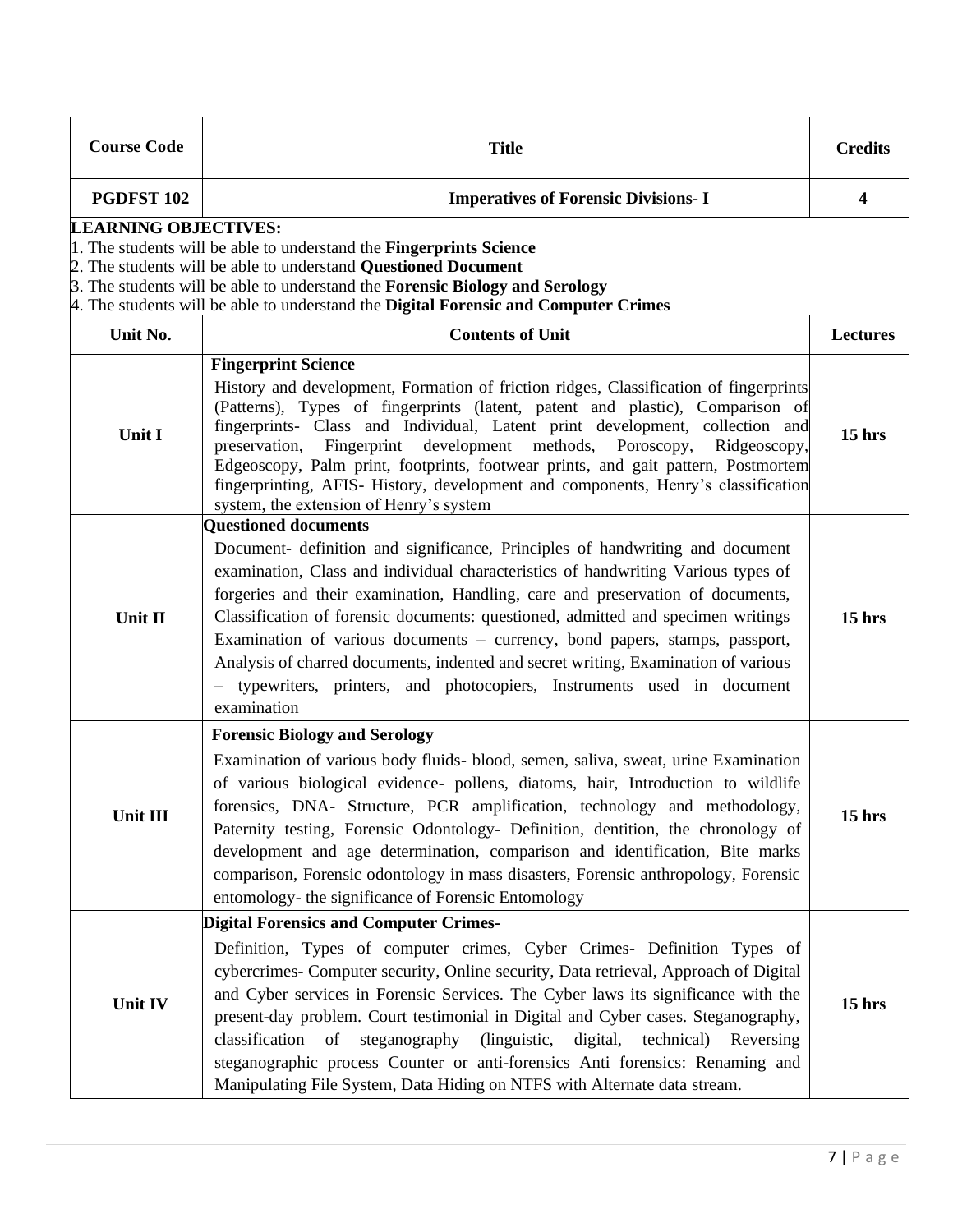#### **Learning outcomes –**

- 1. Students will acquire knowledge about **Fingerprints, Classifications of Fingerprint Identification systems.**
- 2. Students will learn about the **Questioned documents, Forgeries, and Handwriting characteristics.**

 3. Students will be able to develop their skills in **Forensic Biology and Serology, Forensic Odontology, Bite mark comparison and Forensic Entomology Wildlife Forensic, PCR Amplification.**

4. Students will learn about **Digital forensics and Types of Cyber Crimes, steganography, and its classification.**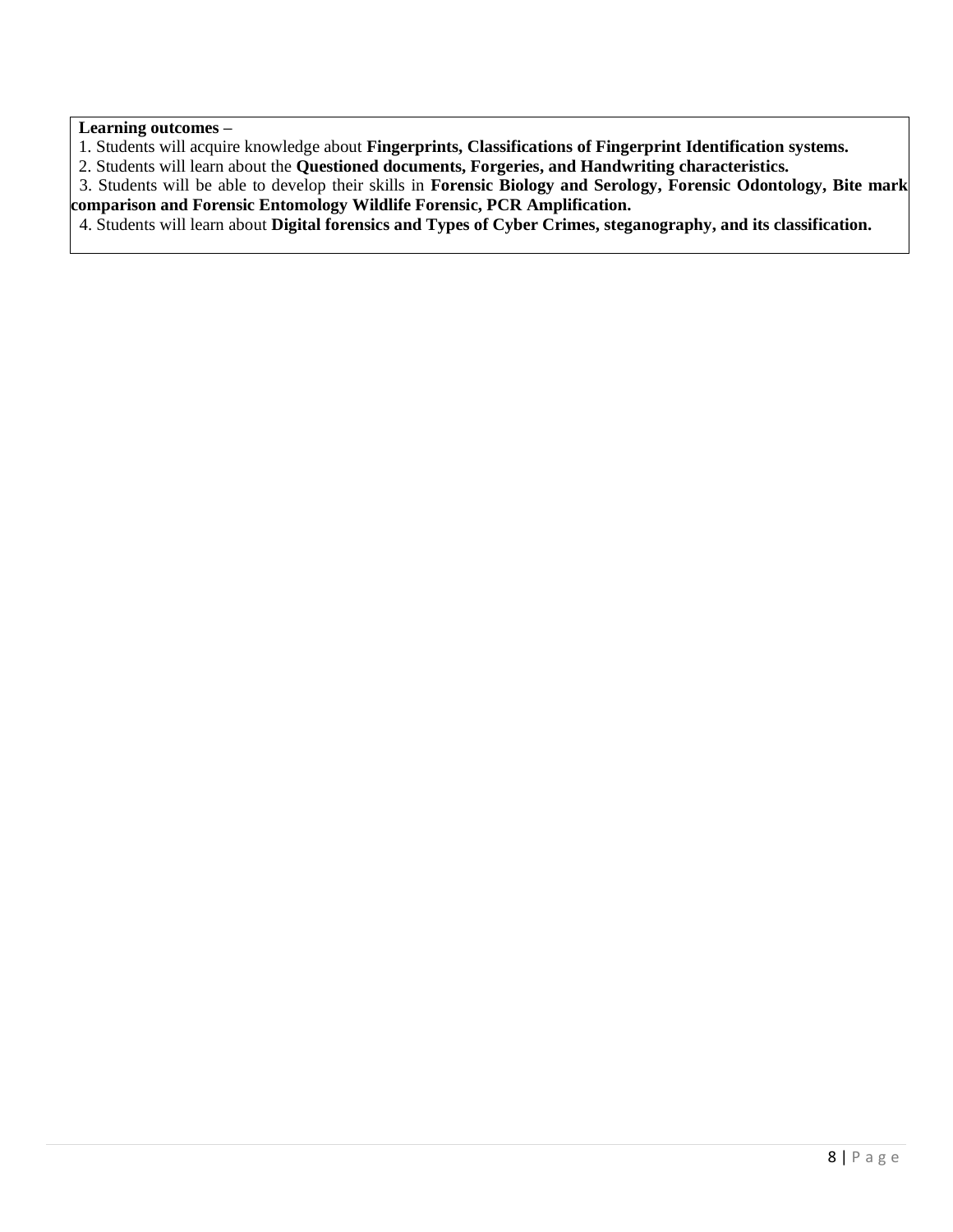| Course<br>Code       | <b>Title</b>                                                                                                                                                                                                                                                                                                                                                                                                    | <b>Credits</b>          |
|----------------------|-----------------------------------------------------------------------------------------------------------------------------------------------------------------------------------------------------------------------------------------------------------------------------------------------------------------------------------------------------------------------------------------------------------------|-------------------------|
| <b>PGDFST</b><br>103 | <b>Criminology and Law I</b>                                                                                                                                                                                                                                                                                                                                                                                    | $\overline{\mathbf{4}}$ |
|                      | <b>LEARNING OBJECTIVES:</b><br>1. The students will be able to understand the Criminology, Criminal Behavior and its causes and Victimology.<br>2. The students will be able to understand Criminal Justice System<br>3. The students will be able to understand the Criminal Procedure Code<br>4. The students will be able to understand Special acts such as Arms act, Explosive's act and Poison act.       |                         |
| Unit No.             | <b>Contents of Unit</b>                                                                                                                                                                                                                                                                                                                                                                                         | Lectures                |
| Unit I               | Criminology<br>Historical records of crime and criminal law, Criminology and different schools<br>of thought, Criminal behavior and its causes, Models of criminal behavior,<br>Victimology and types of victims, Penology and capital punishment, Method of<br>judicial execution (Method of death penalty world -wide), Criminal Profiling,<br>Profile of victim and culprit, its role in crime investigation | $15$ hrs                |
| Unit II              | <b>Criminal Justice System</b><br>Components of criminal justice system<br>Police system, Judicial System, Courts: Types, powers and jurisdiction,<br>Admissibility of evidence in Courts, Definition of Experts<br>Panchnama and Inquest, complaint, F.I.R., arrest, custody, bail<br>Fundamental rights of a person charged for crime<br>Indian Constitution – Article 20(3), 21, 22.                         | $15$ hrs                |
| <b>Unit III</b>      | <b>Criminal Procedure Code, 1973</b><br>Code of Criminal Procedure-Section 2, 6, 26, 41, 41-A, 53, 53-A, 54, 55,<br>55-A, 56, 57, 113(A), 174(3), 176 (1), 292, 293, Case studies.                                                                                                                                                                                                                              | $15$ hrs                |
| Unit IV              | <b>Special Acts</b><br>Arms Act, 1959<br>Important provisions, Definition sec. 2, Acquisition, possession, manufacture,<br>sale, import, export and transport of arms and ammunition sec 3 to 12,<br>Provisions relating to Licenses sec. 13 to 18, Offences and penalties sec 25 to 33<br>The Explosives Substance Act, 1908, Poisons Act, 1919                                                                | $15$ hrs                |
| Learning outcomes -  | 1. Students will acquire knowledge about Criminology, Victimology and Penology<br>2. Students will learn about the Components of Criminal Justice System, Police System, Justice System<br>3. Students will learn about the Criminal Procedure code 1973, F.IR., Complaint, Offence<br>4. Students will learn about the Arms act, Explosive's act and Poison act.                                               |                         |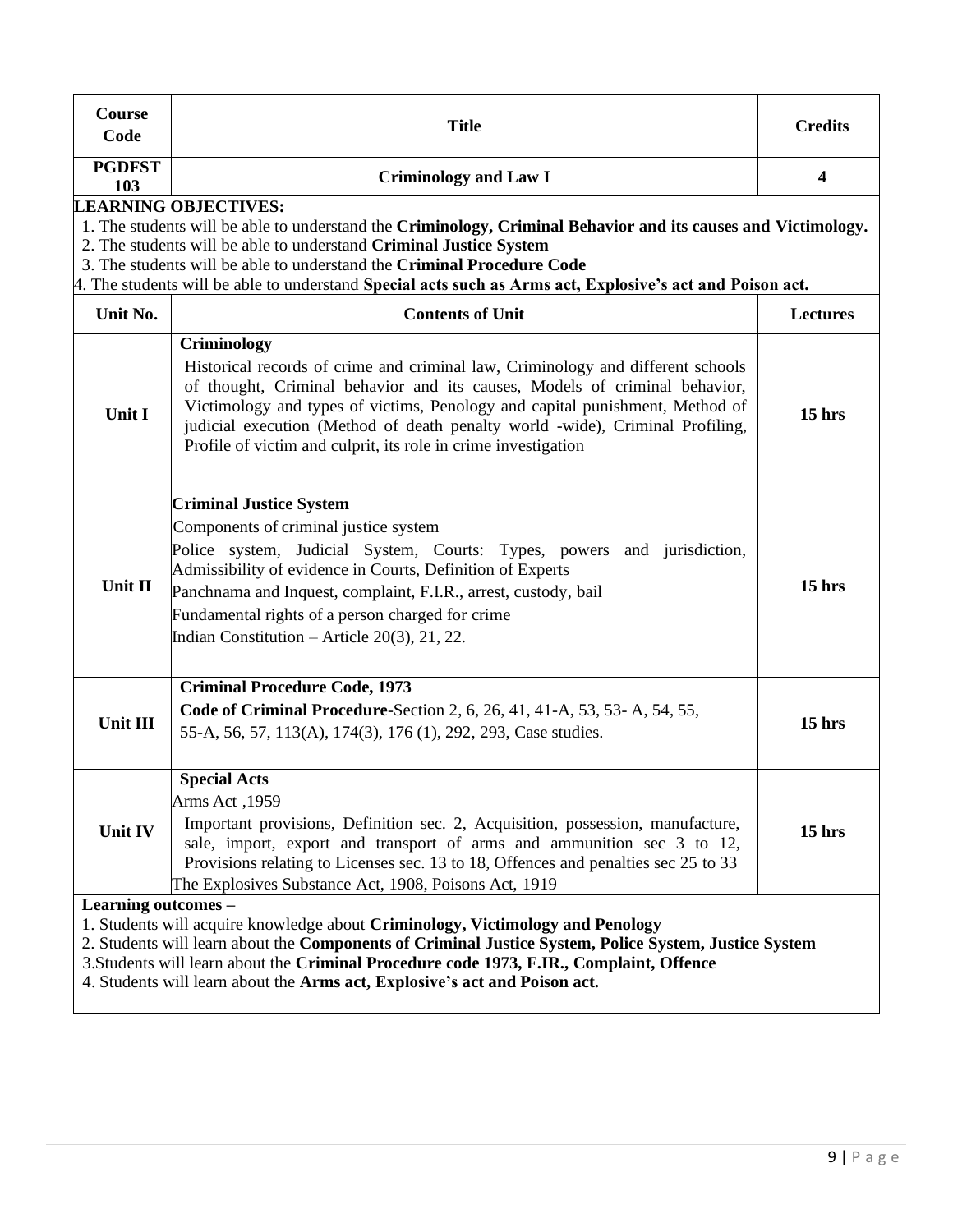| Course<br>Code       | <b>Title</b>                                                                                                                                                                                                                                                                                                                                                    | <b>Credits</b>                |
|----------------------|-----------------------------------------------------------------------------------------------------------------------------------------------------------------------------------------------------------------------------------------------------------------------------------------------------------------------------------------------------------------|-------------------------------|
| <b>PGDFSP</b><br>104 | <b>LABI</b>                                                                                                                                                                                                                                                                                                                                                     | $\overline{2}$                |
|                      |                                                                                                                                                                                                                                                                                                                                                                 |                               |
| Sr. No.              | <b>Title of Practical</b>                                                                                                                                                                                                                                                                                                                                       | <b>Number of</b><br>practical |
| 1.                   | Practical based on fundamental Law and principles of Forensic science.<br>Study of Locard's principle of exchange.<br>i.<br>ii.<br>Study the Law of individuality.<br>iii.<br>Study the Law of probability.                                                                                                                                                     | 03                            |
| 2.                   | Practical based on crime scene management.<br>Crime scene management: Primary survey, barrication,<br>i.<br>documentation (note-making,)<br>Practical based on crime scene investigation.<br>i. Crime scene investigation in case of homicide.<br>ii. Crime scene investigation in case of Suicide.<br>iii. Crime scene investigation in case of fire and Arson | 04                            |
| 3.                   | Practical based on the collection of physical evidence.<br>Collection of evidence at Scene of Crime (Physical/<br>i.<br>Chemical/Biological)<br>Preservation of evidence according to their nature<br>ii.<br>Packaging, sealing, and forwarding the evidence to forensic<br>iii.<br>science laboratory                                                          | 03                            |
| 4                    | Practical based on Forensic Photography (Crime scene photography)<br>To demonstrate photographic equipment and working.<br>$\mathbf{i}$<br>Overall Photography: Bird eye view, angular photography<br>$\mathbf{ii}$<br>Evidential photography: With evidence number and scale,<br>iii)<br>with and without light sources                                        | 03                            |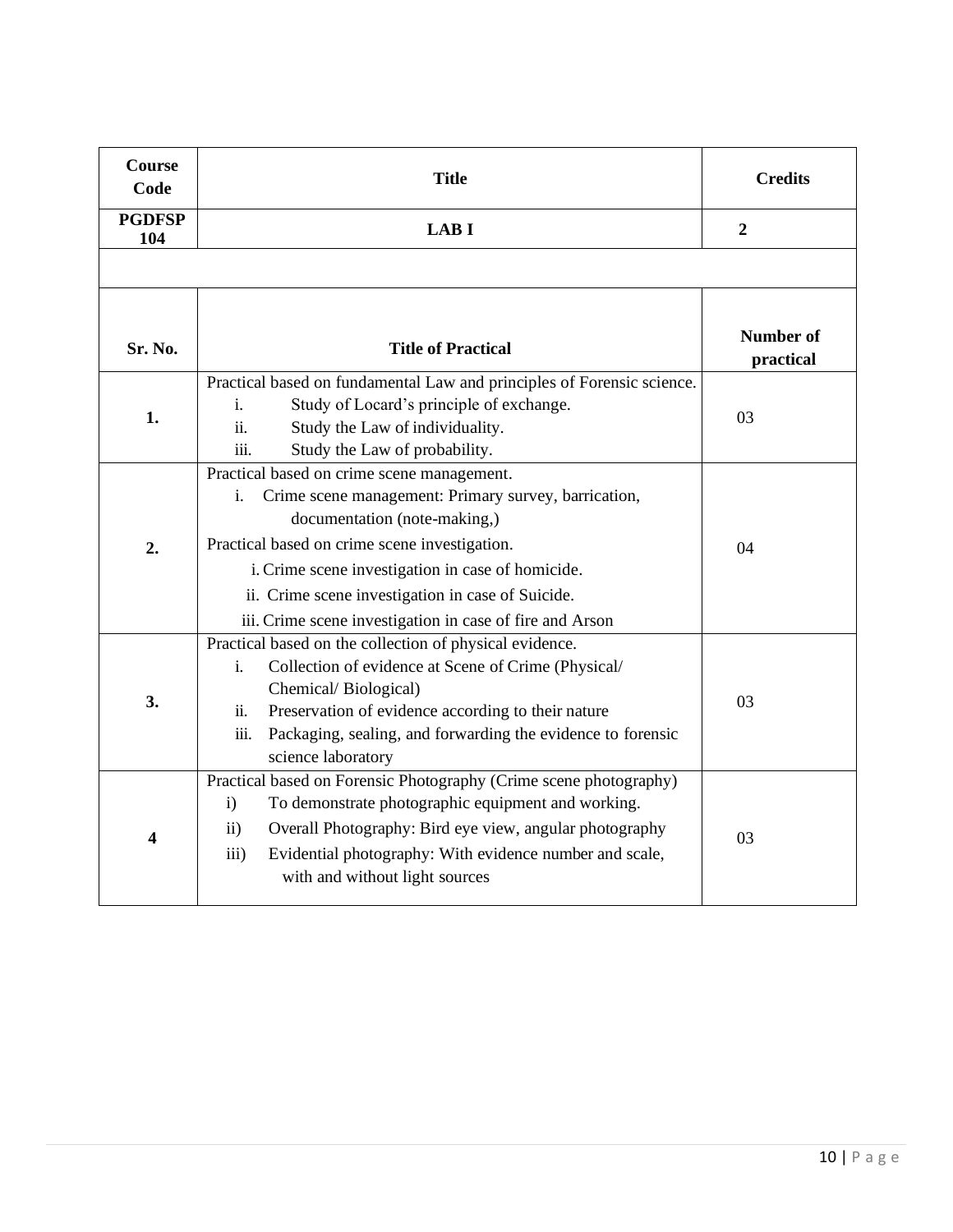| <b>Course</b><br>Code | <b>Title</b>                                                                                                                                                                                                                                                                                                                                                                                                       | <b>Credits</b>                |  |  |
|-----------------------|--------------------------------------------------------------------------------------------------------------------------------------------------------------------------------------------------------------------------------------------------------------------------------------------------------------------------------------------------------------------------------------------------------------------|-------------------------------|--|--|
| <b>PGDFSP</b><br>105  | <b>LAB II</b>                                                                                                                                                                                                                                                                                                                                                                                                      |                               |  |  |
|                       |                                                                                                                                                                                                                                                                                                                                                                                                                    |                               |  |  |
| Sr. No.               | <b>Title of Practical</b>                                                                                                                                                                                                                                                                                                                                                                                          | <b>Number of</b><br>practical |  |  |
| $\mathbf{1}$          | <b>Practical based on Fingerprint Science</b><br>To identify the fingerprint pattern.<br>$\mathbf{i}$<br>To identify the class and individual Characteristics of the fingerprint<br>$\mathbf{ii}$<br>To develop latent fingerprint by using different methods.<br>$\overline{111}$ )<br><b>Classification of Fingerprint (Henry Classification)</b><br>iv)<br>To prepare fingerprint chart, FBI FD 258 card.<br>V) | 05                            |  |  |
| 2                     | <b>Practical based on Forensic biology</b><br>Examination of various body fluids (blood, semen, urine, saliva)<br>$\mathbf{i}$<br>$\mathbf{ii}$<br>To demonstrate the PCR<br>To study the diatoms/pollen grains<br>iii)<br>To study the blood cells.<br>iv)<br>To identify the blood group<br>V)                                                                                                                   | 05                            |  |  |
| 3                     | <b>Practical based on Questioned Document</b><br>To identify the signature/disguised<br>$\mathbf{i}$<br>Examination of Indian currency and passport under UV light.<br>ii)<br>Identification and comparison of suspected handwriting.<br>iii)<br>Identification and comparison of suspected document.<br>iv)<br>To identify the physical matching of torn pieces of paper.<br>V)                                   | 05                            |  |  |
| 4                     | <b>Practical based on Digital Forensics and Computer Crimes.</b><br>To recover data from hard disk.<br>$\mathbf{i}$<br>To study the steganographic technique by using steganographic tool<br>ii)<br>To trace the email route by using open-source software.<br>$\overline{iii}$ )                                                                                                                                  | 03                            |  |  |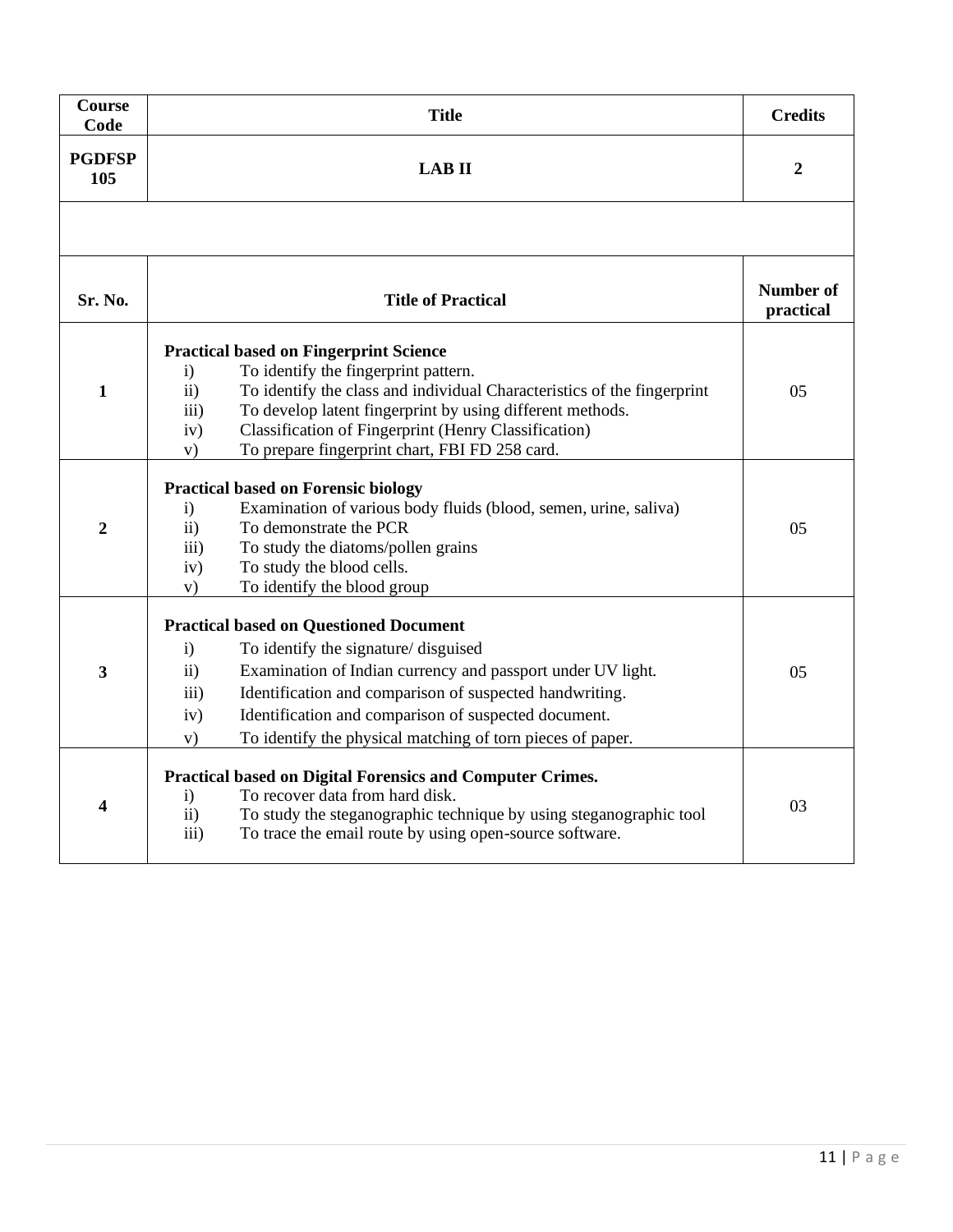| Course               | <b>Title</b>                             | <b>Credits</b> |
|----------------------|------------------------------------------|----------------|
| Code                 |                                          |                |
| <b>PGDFSP</b><br>106 | <b>LAB III</b>                           | $\overline{2}$ |
|                      |                                          |                |
| Sr. No.              | <b>Topic</b>                             | <b>Number</b>  |
| 1.                   | <b>Seminar Presentation</b>              | 02             |
| 2.                   | Forensic Book Review (National)          | 02             |
| 3.                   | Open Book Test                           | 03             |
| 4.                   | <b>Field Visit</b>                       | 01             |
| 5.                   | Project / Case Study (Introduction)      | 03             |
| 6.                   | Project / Case Study (Literature review) | 03             |
| 7.                   | Project/Progress report                  | 01             |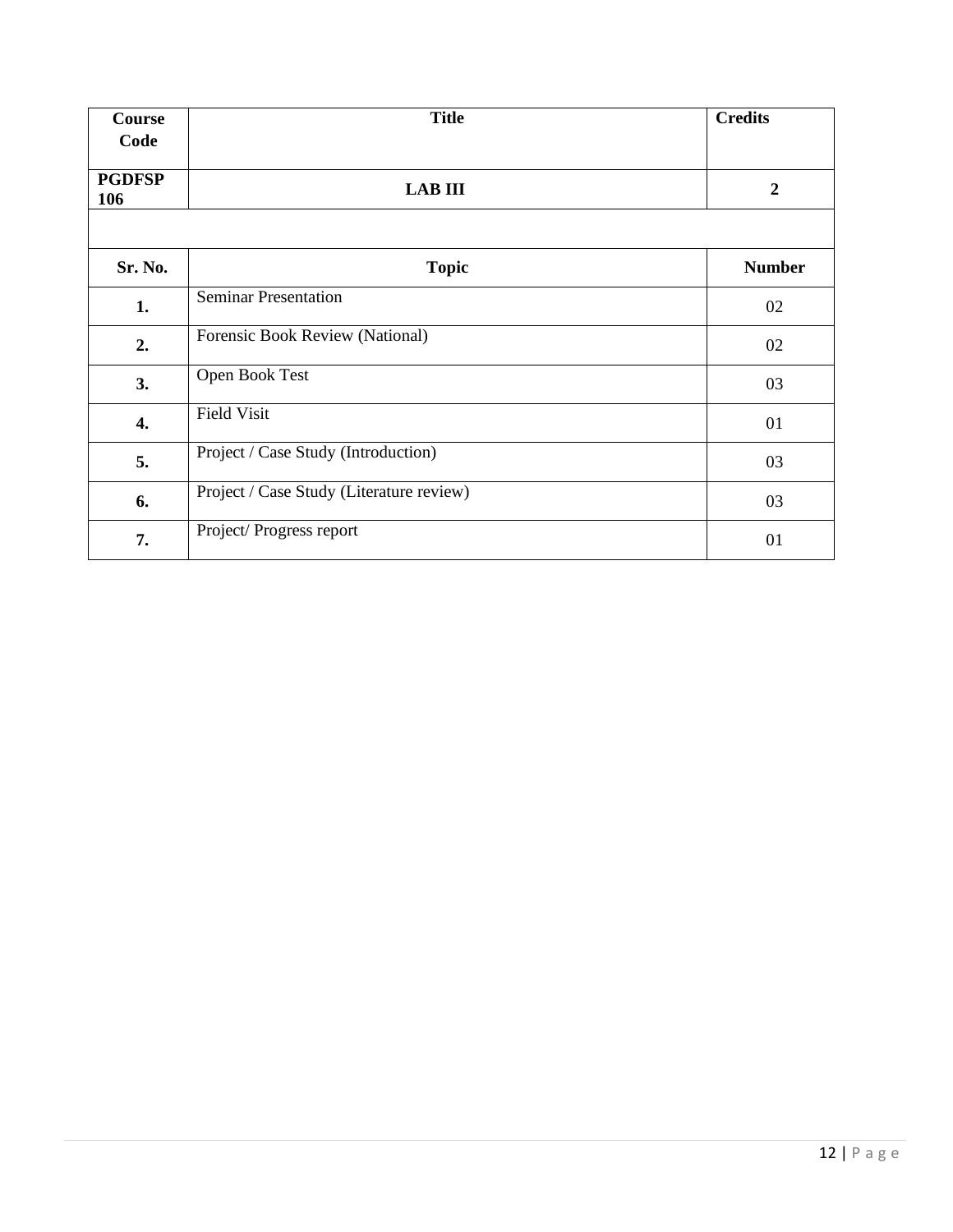#### **Semester II**

| <b>Class</b>                 |                                            | <b>Class Room Instruction Face to Face</b> |                              |                                |             | 15 Hours = $1$ Credit (T)<br>30 Hours = $1$ Credit (P) |           |                |                |                      |
|------------------------------|--------------------------------------------|--------------------------------------------|------------------------------|--------------------------------|-------------|--------------------------------------------------------|-----------|----------------|----------------|----------------------|
| <b>P.G.D.</b><br>F.S.        | <b>Title</b>                               | Per Week                                   |                              | 15 Weeks<br>(Per)<br>Semester) |             | Per<br><b>Semester</b><br>(Hours)                      |           | <b>Credits</b> |                |                      |
| & R.L.<br><b>Semester II</b> |                                            | T<br>(60)<br>Min)                          | $\mathbf{P}$<br>(60)<br>Min) | T                              | $\mathbf P$ | T                                                      | ${\bf P}$ | T              | ${\bf P}$      | <b>Total Credits</b> |
| <b>PGDFST</b><br>201         | Fundamentals of<br>Forensic Science II     | $\overline{4}$                             |                              | 60                             |             | 60                                                     |           | $\overline{4}$ |                | $\overline{4}$       |
| <b>PGDFST</b><br>202         | Imperatives of<br>Forensic<br>Divisions-II | $\overline{4}$                             |                              | 60                             |             | 60                                                     |           | $\overline{4}$ |                | $\overline{4}$       |
| <b>PGDFST</b><br>203         | Criminology and<br>Law II                  | $\overline{4}$                             |                              | 60                             |             | 60                                                     |           | $\overline{4}$ |                | $\overline{4}$       |
| <b>PGDFSP</b><br>204         | <b>LAB IV</b>                              |                                            | $\overline{4}$               |                                | 60          |                                                        | 60        |                | $\overline{2}$ | $\overline{2}$       |
| <b>PGDFSP</b><br>205         | <b>LAB V</b>                               |                                            | $\overline{4}$               |                                | 60          |                                                        | 60        |                | $\overline{2}$ | $\overline{2}$       |
| <b>PGDFSP</b><br>206         | <b>LAB VI</b>                              |                                            | $\overline{4}$               |                                | 60          |                                                        | 60        |                | $\overline{2}$ | $\overline{2}$       |
| <b>Total</b>                 |                                            | 12                                         | 12                           | 180                            | 180         | 180                                                    | 180       | 12             | 06             | 18                   |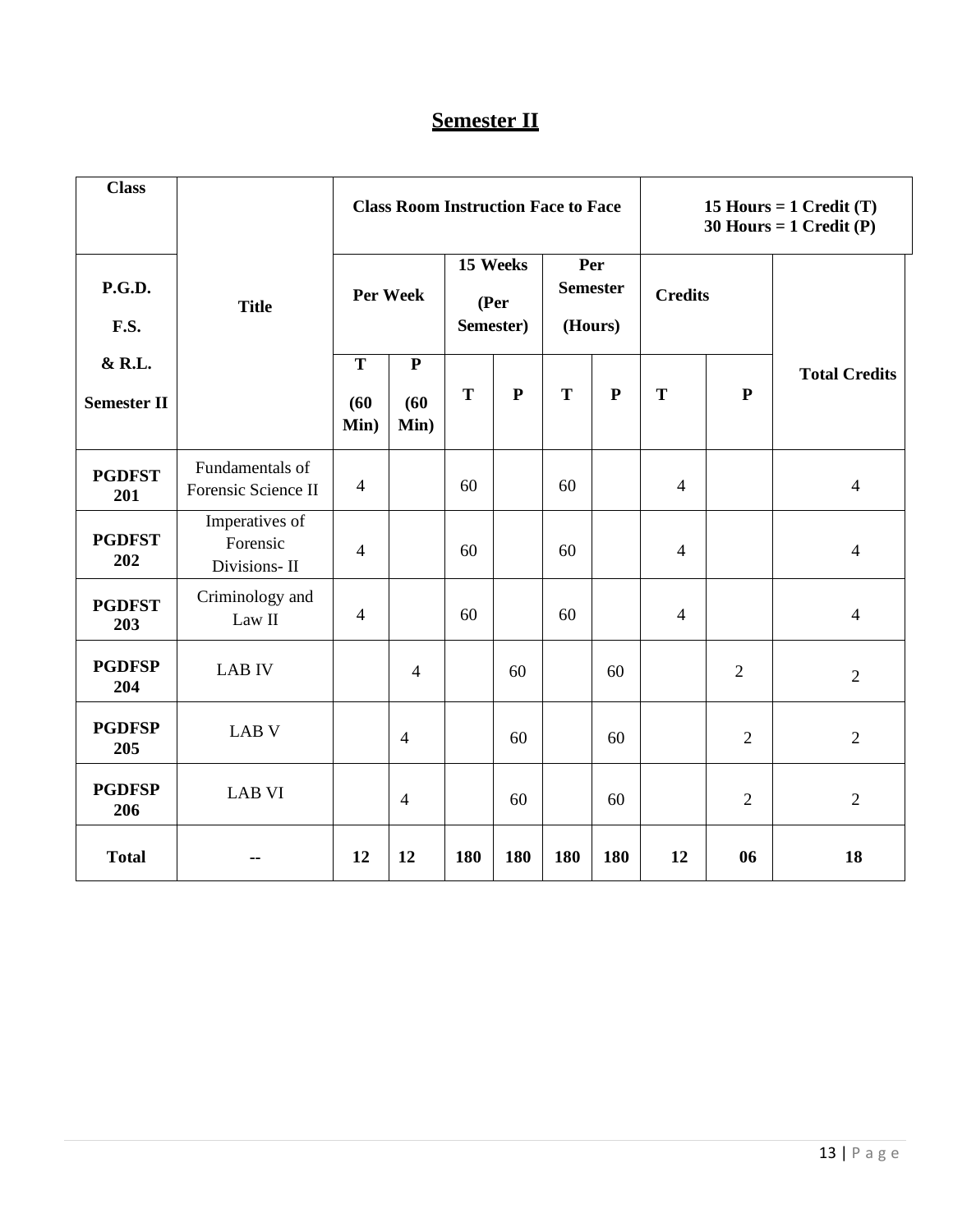# **Semester II- Theory**

| <b>Course</b>        | <b>Title</b>                                                                                                                                                                                                                                                                                                                                      | <b>Credits</b>    |
|----------------------|---------------------------------------------------------------------------------------------------------------------------------------------------------------------------------------------------------------------------------------------------------------------------------------------------------------------------------------------------|-------------------|
| Code                 |                                                                                                                                                                                                                                                                                                                                                   |                   |
|                      |                                                                                                                                                                                                                                                                                                                                                   |                   |
| <b>PGDFST</b><br>201 | <b>Fundamentals of Forensic Science II</b>                                                                                                                                                                                                                                                                                                        | $\boldsymbol{4}$  |
|                      | <b>LEARNING OBJECTIVES:</b>                                                                                                                                                                                                                                                                                                                       |                   |
|                      | 1. The students will be able to understand the organizations of center and state and international.                                                                                                                                                                                                                                               |                   |
|                      | 2. The students will be able to understand the emerging trends in Forensic Science.                                                                                                                                                                                                                                                               |                   |
|                      | 3. The students will be able to understand the handling of Evidence, Chain of Custody, Report Reading                                                                                                                                                                                                                                             |                   |
|                      | 4. The students will be able to understand the forensic investigation in Fire & Arson cases, Cyber Crime,                                                                                                                                                                                                                                         |                   |
| <b>Explosion.</b>    |                                                                                                                                                                                                                                                                                                                                                   |                   |
| Unit No.             | <b>Contents of Unit</b>                                                                                                                                                                                                                                                                                                                           | <b>Lectures</b>   |
|                      | <b>Organizations of Center and State.</b>                                                                                                                                                                                                                                                                                                         |                   |
| Unit I               | Government Examiner of questioned documents (GEQD), Fingerprint Bureau, Department<br>of explosives, Central Detective Training School (CDTS), National Crime Record Bureau<br>(NCRB), Bureau of Police Research and Development (BPR&D), DDFL, FSL, RFSL,<br>MFSL, CFSL, NFB, IB, RAW, NIA, CBI, CID                                             | 15 <sub>hrs</sub> |
|                      | <b>International and Other Agencies:</b>                                                                                                                                                                                                                                                                                                          |                   |
|                      | CPO, FBI, CIA, CSI, DAB, DEA, BATF, Ameripol, Europol, Frontex, INTERPOL.                                                                                                                                                                                                                                                                         |                   |
|                      | <b>Emerging trends in Forensic Science</b>                                                                                                                                                                                                                                                                                                        |                   |
|                      | Special domains (Forensic archaeology, forensic ornithology, forensic Geology, Forensic<br>Paleontology)                                                                                                                                                                                                                                          |                   |
| Unit II              | <b>Industrial forensic</b> (analytical forensic, forensic accounting, forensic journalism, forensic<br>cinematography, Agro forensic, crop forensic, rural forensic, forensic gemology).<br><b>Emerging domains</b> (Nuclear forensics, aeronautical forensic, space forensic, forensic<br>genetics, underwater forensic, environmental forensic) | $15$ hrs          |
|                      | <b>Testament in the investigation.</b>                                                                                                                                                                                                                                                                                                            |                   |
| Unit III             | Handling of evidence: Collection, packaging, labeling and sealing, Forwarding and<br>Transportation, storage and preservation of evidence, Chain of custody, closing<br>photography, Evidence at the forensic laboratory, Forensic analysis and interpretation of<br>the result, Forensic reports, Crime scene reconstruction,                    | 15 <sub>hrs</sub> |
|                      | Crime scene investigation                                                                                                                                                                                                                                                                                                                         |                   |
| <b>Unit IV</b>       | The forensic investigation in case of fire/ arson, pre and post-blast, narcotic and<br>psychotropic substance, cold cases, theft, robbery, dacoity, burglary, Digital and cyber-<br>crime, poisoning, pesticide consumption, suspected death, suspected animal deaths                                                                             | $15$ hrs          |
|                      | Learning outcomes -                                                                                                                                                                                                                                                                                                                               |                   |
|                      | 1. Students will acquire knowledge about Bureaus, GEQD, NCRB BPR&D.<br>2. Students will learn about the different domains in Forensic Science such as Forensic Medicine, Forensic<br>Journalism, Industrial Forensic<br>3. Students will be able to learn about Handling of Evidence, Chain of Custody and Forensic Reports, CSR                  |                   |
|                      | 4. Students will learn about Forensic Investigation in Fire/Arson, Explosion, NDPS cases, Robbery, Dacoity.                                                                                                                                                                                                                                       |                   |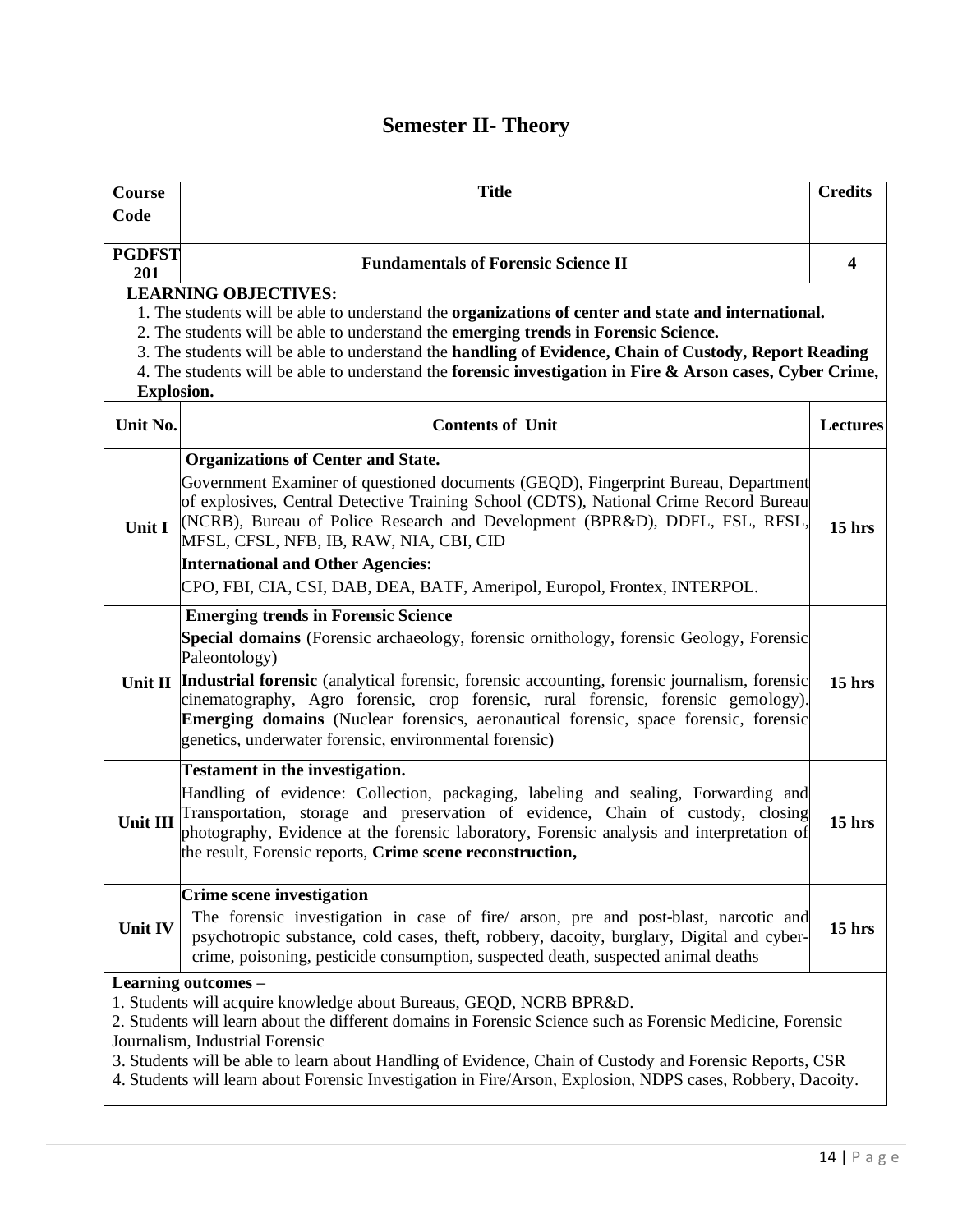| Course<br>Code       | <b>Title</b>                                                                                                                                                                                                  | <b>Credits</b>  |
|----------------------|---------------------------------------------------------------------------------------------------------------------------------------------------------------------------------------------------------------|-----------------|
| <b>PGDFST</b><br>202 | <b>Imperatives of Forensic Divisions- II</b>                                                                                                                                                                  | 4               |
|                      | <b>LEARNING OBJECTIVES:</b>                                                                                                                                                                                   |                 |
|                      | 1. The students will be able to understand Explosives, Classification of Poisons, Classification of drugs and alcoholic                                                                                       |                 |
| beverages, etc.      |                                                                                                                                                                                                               |                 |
|                      | 2. The students will be able to understand Forensic medicine, personal identification, Signs of Death, Injuries, Medico-legal<br>aspects, Asphyxia, Sexual offenses, narcoanalysis, polygraph, brain mapping. |                 |
|                      | 3. The students will able to understand the Ballistics, firearms, Bullet, Weapon, Gunshot injuries and investigation of                                                                                       |                 |
|                      | vehicular accidents, Forensic Ballistic, Ammunition, Entry and Exit Wound, Microscopy                                                                                                                         |                 |
|                      | 4. The students will be able to understand instruments such as HPLC, GC, UV/ Vis Spectrophotometer, spectroscopy,                                                                                             |                 |
|                      | electromagnetic radiation.                                                                                                                                                                                    |                 |
| Unit No.             | <b>Contents of Unit</b>                                                                                                                                                                                       | <b>Lectures</b> |
|                      | <b>Forensic Chemistry and Toxicology</b>                                                                                                                                                                      |                 |
|                      | Explosives: Introduction and types of explosives, Investigation of crime scene                                                                                                                                |                 |
|                      | related to explosives, Analysis of residue from explosives, Definition, and                                                                                                                                   |                 |
|                      | classification of poisons, Collection and preservation of samples in poisoning cases,                                                                                                                         |                 |
| Unit I               | Extraction of poisons from various biological samples, Methods for screening and                                                                                                                              | $15$ hrs        |
|                      | quantification of poisons, drugs of abuse, Analysis of alcoholic beverages, illicit                                                                                                                           |                 |
|                      | liquor, breath-analyzer, and its uses, Fire, and arson: Definition and chemistry of<br>fire, Investigation of the fire scene, collection of evidences from the fire scene and                                 |                 |
|                      | laboratory analysis of fire debris                                                                                                                                                                            |                 |
|                      | <b>Forensic Psychology</b>                                                                                                                                                                                    |                 |
|                      | Narco-analysis- Theory, procedure, admissibility in court, future prospects, merits,                                                                                                                          |                 |
|                      | and demerits of the technique. Brain Mapping-Theory, procedure, admissibility in                                                                                                                              |                 |
|                      | court, future prospects, merits, and demerits of the technique. Polygraph-Theory,                                                                                                                             |                 |
|                      | procedure, admissibility in court, future prospects, merits and demerits of the                                                                                                                               |                 |
| Unit II              | technique, Forensic psychiatry.                                                                                                                                                                               | $15$ hrs        |
|                      | <b>Forensic Medicine</b>                                                                                                                                                                                      |                 |
|                      | Introduction and forensic medicine and legal procedure, medical law and ethics,                                                                                                                               |                 |
|                      | Personal identification, Medico-legal autopsy, Thanatology, death and its causes,<br>Stages of death, Signs of death and changes following death, Injury's classification                                     |                 |
|                      | and medico-legal aspects, Asphyxia and accidents, Death due to heat, cold and                                                                                                                                 |                 |
|                      | electrocution, Sexual offenses.                                                                                                                                                                               |                 |
|                      | <b>Forensic Physics and Ballistics</b>                                                                                                                                                                        |                 |
|                      | History of Firearms, Classification of firearms, Types of Ammunition, Projectiles,                                                                                                                            |                 |
| Unit III             | Mechanism of Firing GSR-Detection methods and analysis, Gunshot wounds, Bullet,                                                                                                                               |                 |
|                      | Weapon and Cartridge case Identification, Postmortem examination of gunshot                                                                                                                                   | $15$ hrs        |
|                      | injuries, Introduction to Forensic physics and scope, Vehicular accidents, Primary                                                                                                                            |                 |
|                      | causes of vehicular accidents Investigation of vehicular accidents.                                                                                                                                           |                 |
|                      | Instrumentation: - Microscopy: Compound, Comparison, Stereo, Fluorescence, SEM,<br><b>TEM</b>                                                                                                                 |                 |
|                      |                                                                                                                                                                                                               |                 |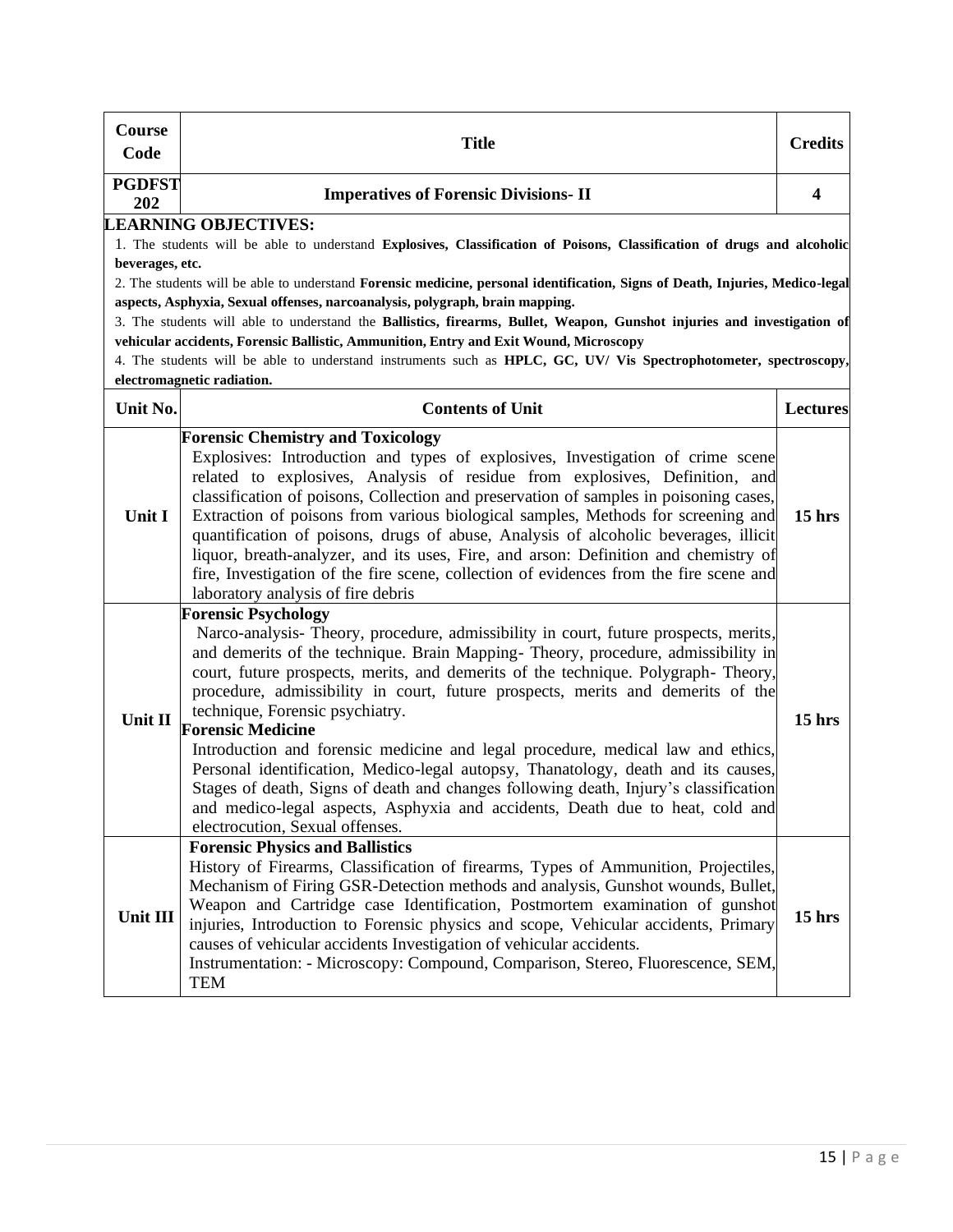| <b>Unit IV</b> | <b>Instrumentation:</b><br>Chromatography: Paper, TLC, HPTLC, GC, HPLC, etc.<br>Spectroscopy I: Electromagnetic radiations, Basic of Spectroscopy UV-Visible<br>spectrophotometer, FTIR<br>Spectroscopy II: Raman and Mass spectroscopy, Elemental analysis: AAS, AES,<br>XRD, XRF, NAA, | $15$ hrs |
|----------------|------------------------------------------------------------------------------------------------------------------------------------------------------------------------------------------------------------------------------------------------------------------------------------------|----------|
|                | Bio Analysis: PCR, Electrophoresis, Instrument related to crime scene investigation<br>(crime light)                                                                                                                                                                                     |          |

#### **Learning outcomes –**

1. Students will acquire knowledge about Chemistry, Toxicology, Fire and Arson and drug and abuse and alcoholic beverages, etc.

2. Students will learn about Forensic Medicine including medical law and Ethics and Thanatology Signs of Death, Injury's medico-legal aspects, Forensic Psychiatry and brain mapping, narcoanalysis, and such techniques.

3. Students will be able to learn about Forensic Investigation in Bullet, Weapon, Gunshot injuries, and Vehicular accident

4. Students will learn about and principles of IR, FTIR, Raman Mass Spectroscopy, PCR, AAS, AES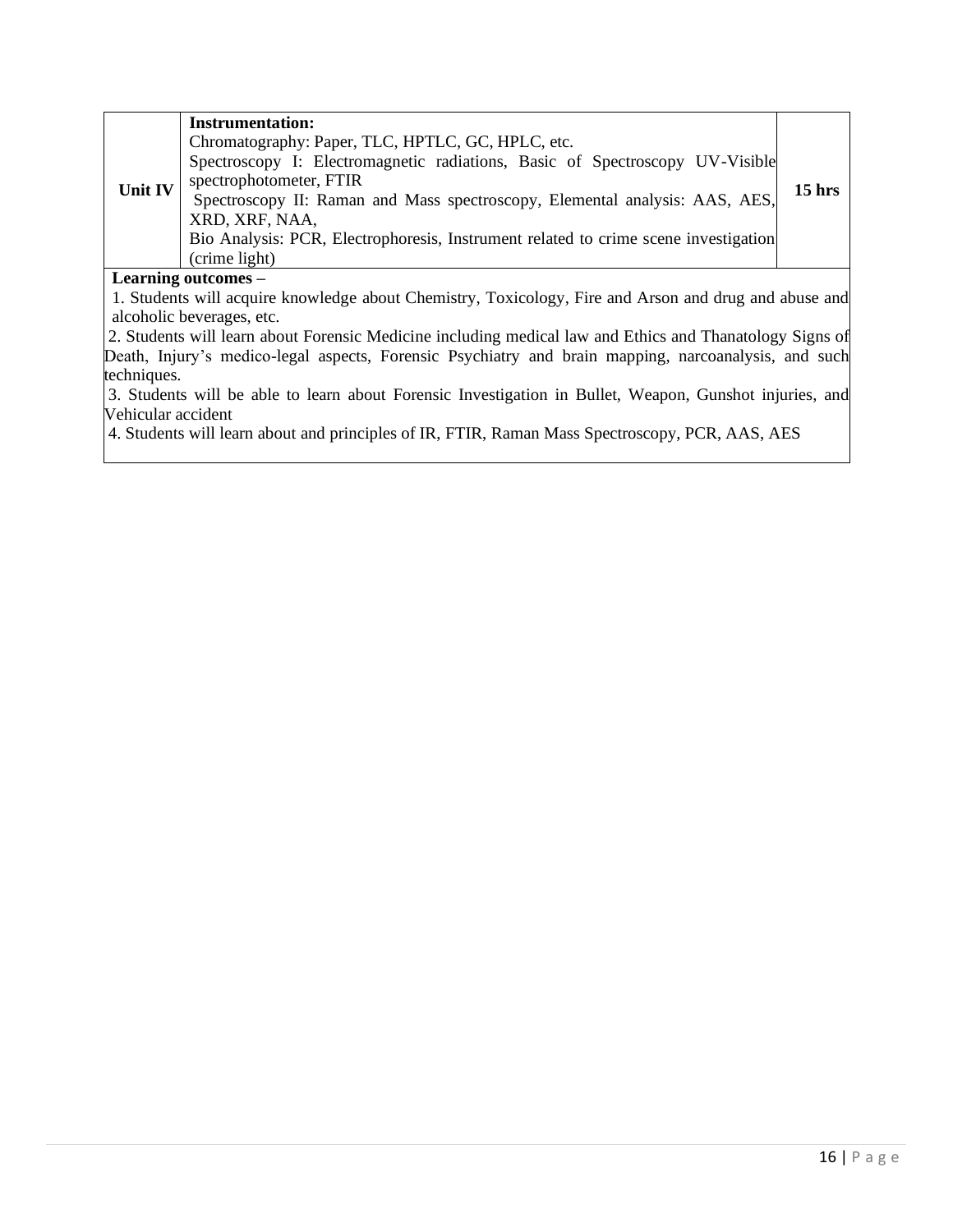| <b>Course</b><br>Code                                                                                                                                                                                                                                                                                                                                                                                                                                                                   | <b>Title</b>                                                                                                                                                                                                                                                                                                    | <b>Credits</b>          |  |  |
|-----------------------------------------------------------------------------------------------------------------------------------------------------------------------------------------------------------------------------------------------------------------------------------------------------------------------------------------------------------------------------------------------------------------------------------------------------------------------------------------|-----------------------------------------------------------------------------------------------------------------------------------------------------------------------------------------------------------------------------------------------------------------------------------------------------------------|-------------------------|--|--|
| <b>PGDFST</b><br>203                                                                                                                                                                                                                                                                                                                                                                                                                                                                    | <b>Criminology and Law II</b>                                                                                                                                                                                                                                                                                   | $\overline{\mathbf{4}}$ |  |  |
| <b>LEARNING OBJECTIVES:</b><br>1. The students will be able to understand the Ancient Crime Classification, Crime against the person and<br><b>White-collar Crimes</b><br>2. The students will be able to understand the Indian Penal Code such as Offence against body, Property.<br>3. The students will be able to understand the Criminal Procedure Code sections<br>4. The students will be able to understand Special acts such as NDPS Act, IT Act, and Wildlife Protection act. |                                                                                                                                                                                                                                                                                                                 |                         |  |  |
| Unit No.                                                                                                                                                                                                                                                                                                                                                                                                                                                                                | <b>Contents of Unit</b>                                                                                                                                                                                                                                                                                         | Lectures                |  |  |
| Unit I                                                                                                                                                                                                                                                                                                                                                                                                                                                                                  | Criminology<br>Crime and nature of the crime<br>Ancient crime classification<br>Crimes against person, property, and sexual offenses<br>Color collar crimes<br>Organized crimes and their types<br><b>Emerging Crimes</b>                                                                                       | 15 <sub>hrs</sub>       |  |  |
| Unit II                                                                                                                                                                                                                                                                                                                                                                                                                                                                                 | <b>Indian Penal Code, 1860</b><br>2.1 IPC: Section 284, 299, 302, 304A, 304 B, 306, 307, 309, 324, 328,<br>498A<br>2.2 Section 298, 323, 334, 335, 341, 342, 343, 344, 346, 352, 355, 358,<br>379,403,407,414,417, 419,447,448,451,497,498,500,504.<br>2.3 Section 312, 325, 337, 338, 357, 381, 406, 494, 509. | $15$ hrs                |  |  |
| <b>Unit III</b>                                                                                                                                                                                                                                                                                                                                                                                                                                                                         | <b>Indian Evidence Act, 1872</b><br>3.1 IEA- Section 3,25,26,32,45,45-A,46,47,47-A,<br>51,59, 60, 61, 62, 63, 73, 74 159.                                                                                                                                                                                       | $15$ hrs                |  |  |
| Unit IV                                                                                                                                                                                                                                                                                                                                                                                                                                                                                 | <b>Special Acts</b><br>Narcotic Drugs and Psychotropic Substance Act, 1985<br>IT Act, 2005<br>Wildlife Protection Act 1972                                                                                                                                                                                      | $15$ hrs                |  |  |
| Learning outcomes -<br>1. Students will acquire knowledge about Crime and nature of the crime, ancient crime classification, Sexual<br>offenses<br>2. Students will learn about the Indian Penal code sections such as 284, 302, 380etc.                                                                                                                                                                                                                                                |                                                                                                                                                                                                                                                                                                                 |                         |  |  |

3. Students will learn about the **Indian Evidence act section such as 3, 45, 46, 47, etc.**

4. Students will learn about the **NDPS Act, IT Act 2005, Wildlife protection act.**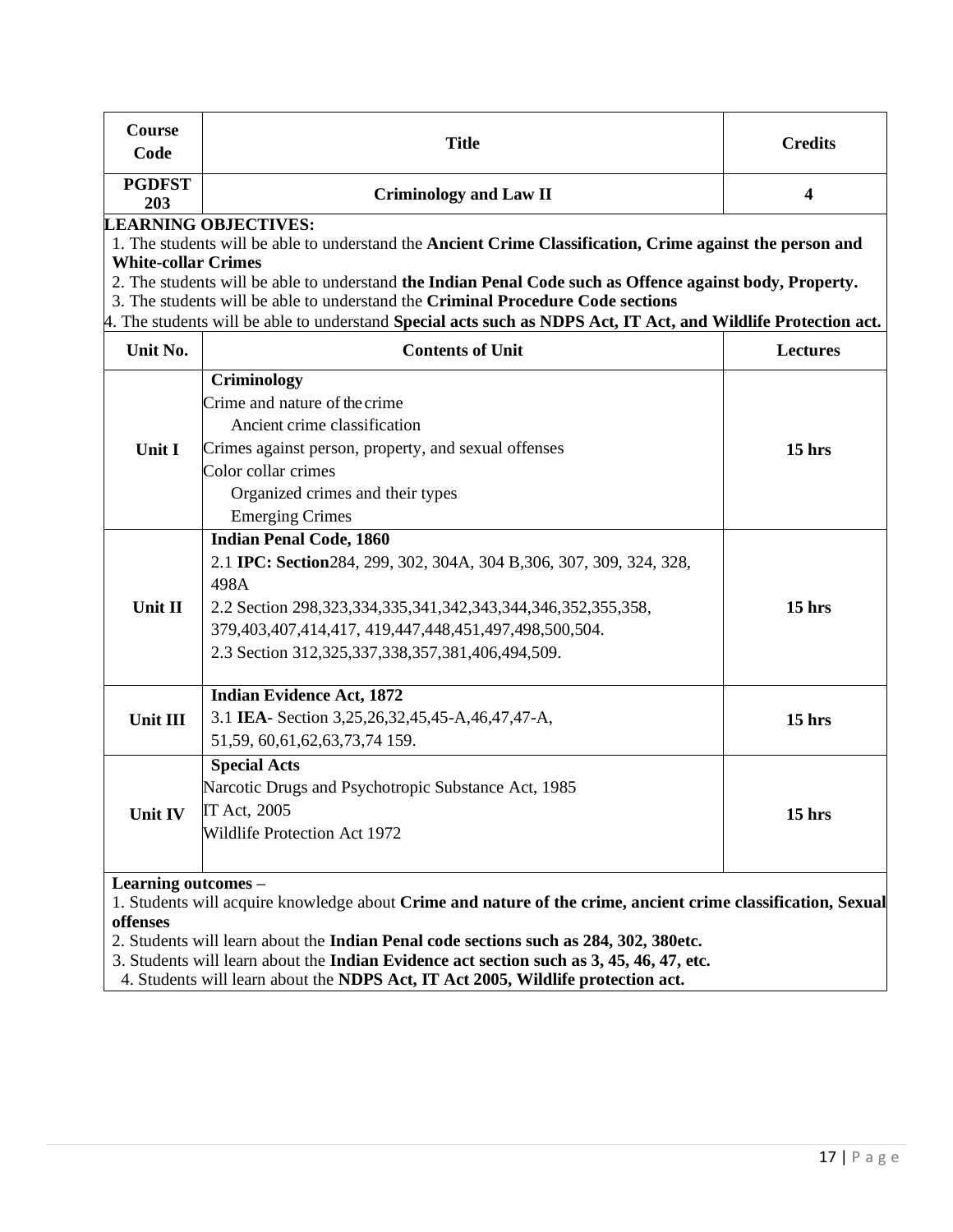| Course<br>Code       | <b>Title</b>                                                                                                                                                                                                                                                                                                                                                                                                                                                                                                                          | <b>Credits</b>                |
|----------------------|---------------------------------------------------------------------------------------------------------------------------------------------------------------------------------------------------------------------------------------------------------------------------------------------------------------------------------------------------------------------------------------------------------------------------------------------------------------------------------------------------------------------------------------|-------------------------------|
| <b>PGDFSP</b><br>204 | <b>LAB IV</b>                                                                                                                                                                                                                                                                                                                                                                                                                                                                                                                         | $\overline{2}$                |
|                      |                                                                                                                                                                                                                                                                                                                                                                                                                                                                                                                                       |                               |
| Sr. No.              | <b>Title of Practical</b>                                                                                                                                                                                                                                                                                                                                                                                                                                                                                                             | <b>Number of</b><br>practical |
| 1.                   | Practical based on Organizations in central and state<br>To study the working of central organizations<br>$\mathbf{i}$<br>ii)<br>To study the working of international organizations.                                                                                                                                                                                                                                                                                                                                                 | 02                            |
| 2.                   | Practical based on the collection of physical evidence.<br>Collection of evidence at Scene of Crime (Documents/<br>i.<br>Fingerprints/ Ballistics etc.)<br>Preservation of evidence according to their nature and<br>ii.<br>forwarding the evidence to forensic science laboratory<br>Packaging, sealing of evidence according to their nature,<br>iii.<br>and forwarding the evidence to forensic science laboratory<br>To study the report writing.<br>iv.                                                                          | 04                            |
| 3.                   | Practical based on crime scene investigation<br>Crime scene investigation in case of robbery,<br>i)<br>$\ddot{i}$<br>Crime scene investigation in case of dacoity,<br>Crime scene investigation in case of Digital and cyber-crime<br>$\overline{iii}$ )<br>Crime scene investigation in case of pesticide consumption,<br>iv)<br>Crime scene investigation in case of suspected death<br>V)<br>Crime scene investigation in case of suspected animal death<br>$\rm vi)$<br>To write a report on a crime scene investigation.<br>vii) | 07                            |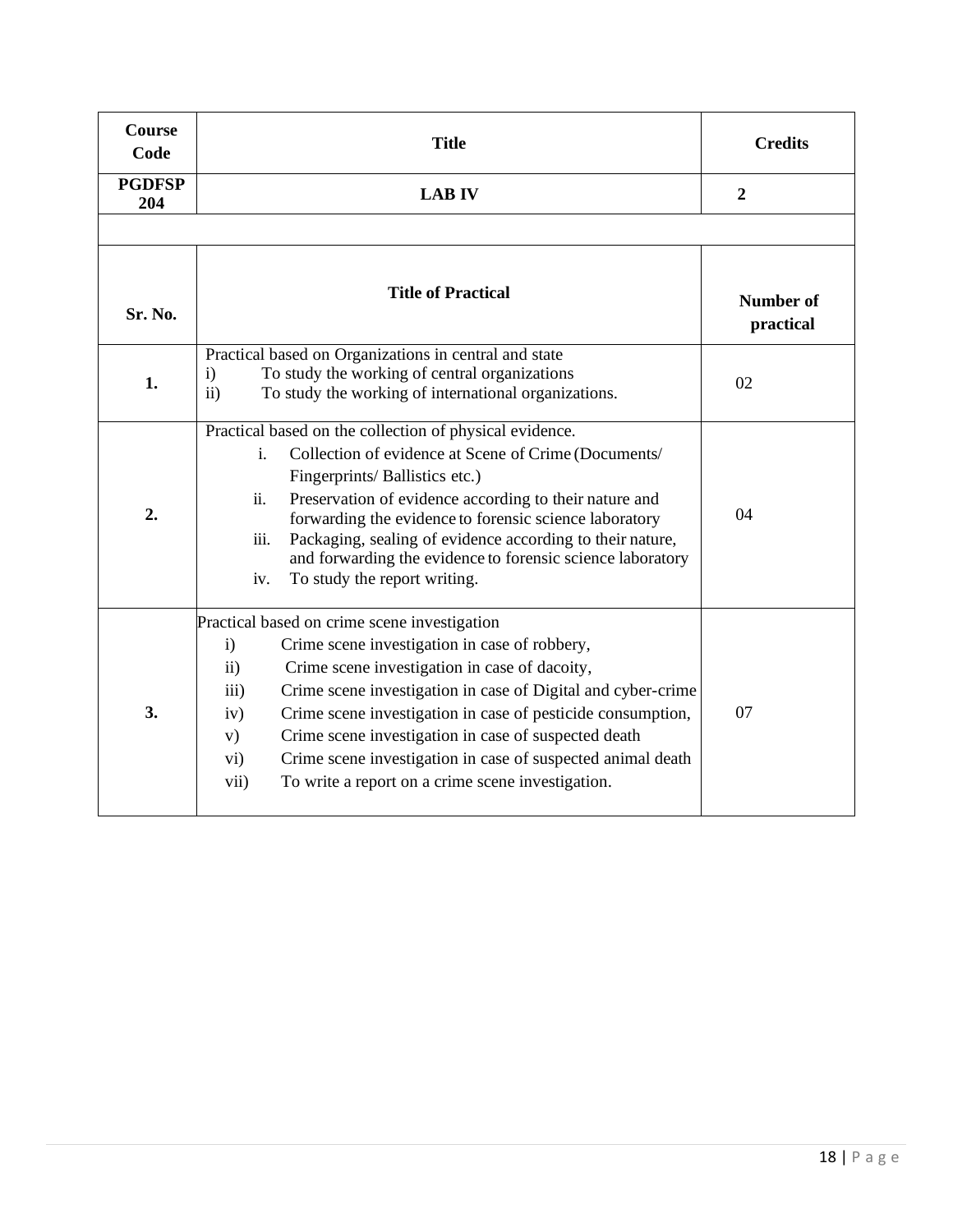| <b>Course</b><br>Code   | <b>Title</b>                                                                                                                                                                                                                                                                                                                                                        | <b>Credits</b>                |
|-------------------------|---------------------------------------------------------------------------------------------------------------------------------------------------------------------------------------------------------------------------------------------------------------------------------------------------------------------------------------------------------------------|-------------------------------|
| <b>PGDFSP</b><br>205    | <b>LAB V</b>                                                                                                                                                                                                                                                                                                                                                        | $\boldsymbol{2}$              |
|                         |                                                                                                                                                                                                                                                                                                                                                                     |                               |
| Sr. No.                 | <b>Title of Practical</b>                                                                                                                                                                                                                                                                                                                                           | <b>Number of</b><br>practical |
| 1                       | Practical based on Forensic chemistry and toxicology<br>Analysis of drug/poison using UV-Visible spectrophotometer.<br>i.<br>ii.<br>To detect plant poisons<br>iii.<br>To examine fire debris and arson cases.<br>To carry out analysis of explosive substances.<br>iv.                                                                                             | 04                            |
| $\overline{2}$          | Practical based on Forensic Medicine<br>Audio-Video record of post-mortem.<br>$\mathbf{i}$<br>To study the different types of injury.<br>ii)<br>Determination of age, sex and ethnicity (skull, dental structure, pelvic<br>iii)<br>girdle, and long bones)                                                                                                         | 03                            |
| $\overline{\mathbf{3}}$ | Practical based on Forensic physics and ballistics<br>To study classification of different firearms.<br>i.<br>Examination of various marks on ammunition for firearm linkage.<br>11.<br>iii. Examination and collection of physical evidences related to hit and run<br>cases.<br>iv. To examine GSR from suspected evidence.<br>To demonstrate SEM.<br>$V_{\star}$ | 05                            |
| 4                       | Practical based on Instrumentation<br>To prepare chromatographic plate and separate the given component.<br>$\mathbf{i}$<br>To study HPLC and GC.<br>$\mathbf{ii}$<br>iii)<br>To measure absorbance of given solution at different concentration by<br>using UV- Vis Spectrophotometer.<br>To study the PCR technique.<br>iv)                                       | 04                            |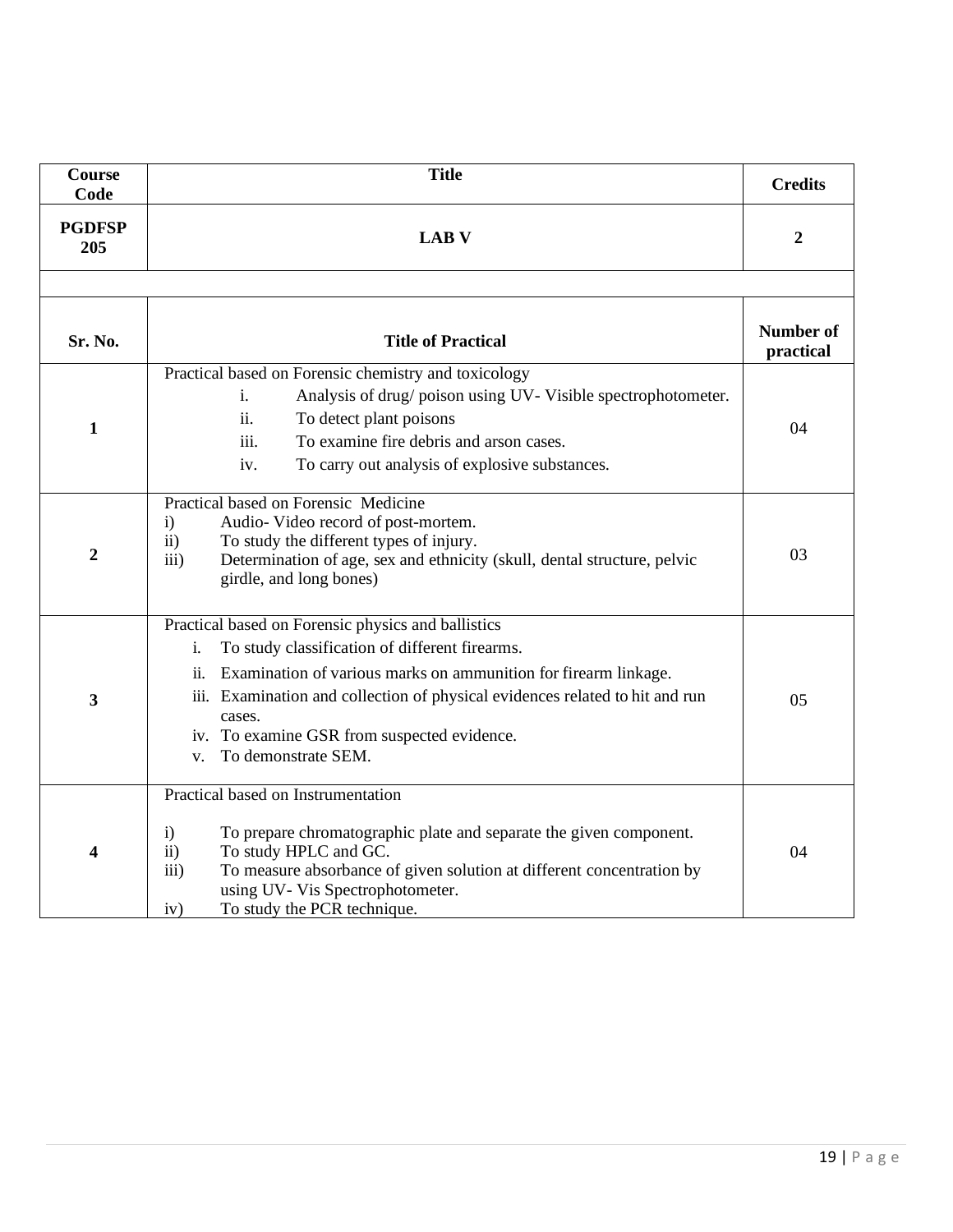| Course<br>Code       | <b>Title</b>                                 | <b>Credits</b> |
|----------------------|----------------------------------------------|----------------|
| <b>PGDFSP</b><br>206 | <b>LAB VI</b>                                | $\overline{2}$ |
|                      |                                              |                |
| Sr. No.              | <b>Topic</b>                                 | <b>Number</b>  |
| 1.                   | <b>Seminar Presentation</b>                  | 02             |
| 2.                   | Forensic Book Review (International)         | 02             |
| 3.                   | Open book test                               | 03             |
| 4.                   | <b>Field Visit</b>                           | 01             |
| 5.                   | Project / Case Study (Materials and methods) | 03             |
| 6.                   | Project / Case Study (Observations)          | 03             |
| 7.                   | Project / Case Study (Result)                | 01             |